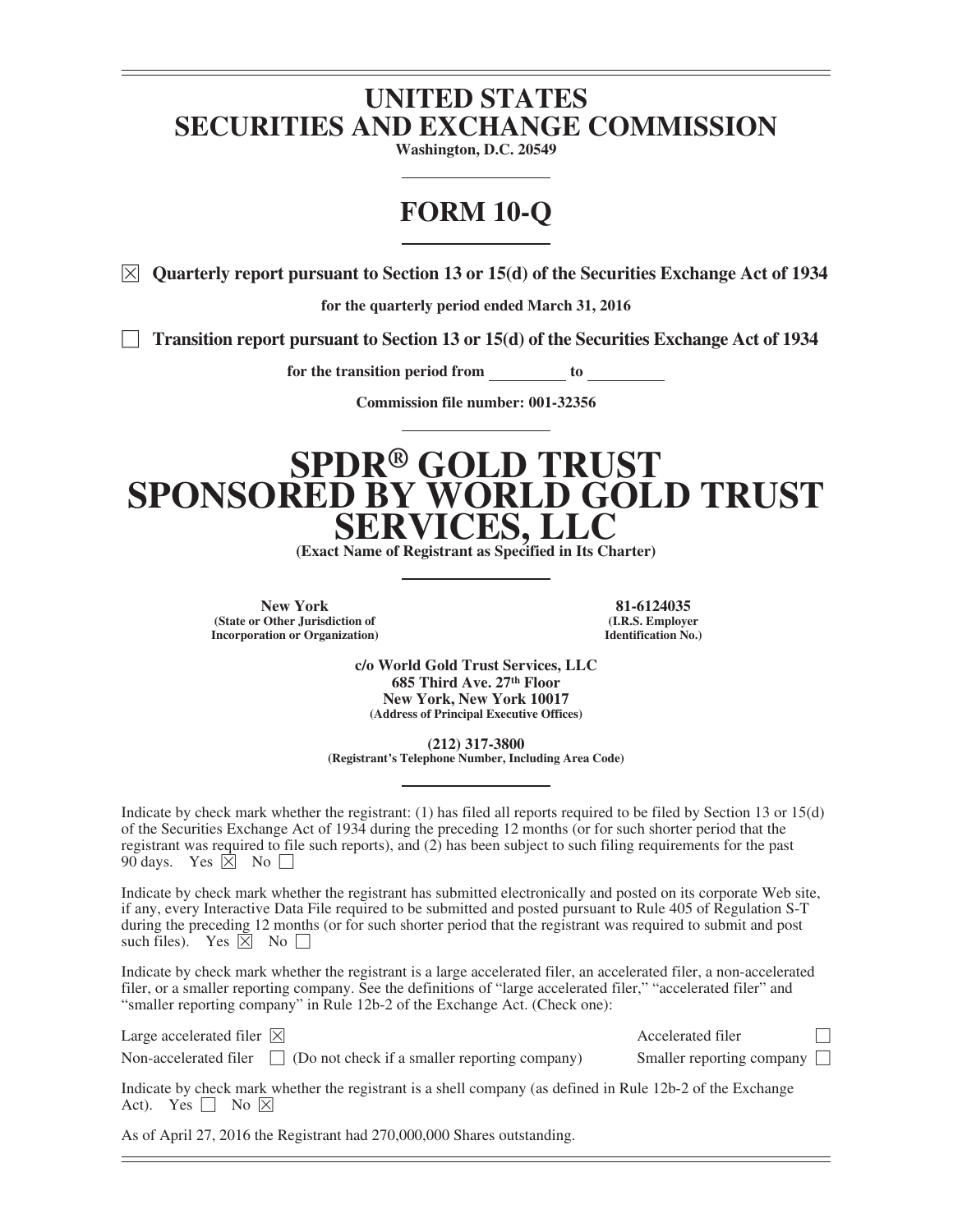# **SPDR® GOLD TRUST INDEX**

|                   |                                                                                               | Page |
|-------------------|-----------------------------------------------------------------------------------------------|------|
|                   | <b>PART I - FINANCIAL INFORMATION</b>                                                         |      |
| Item 1.           | Financial Statements (unaudited)                                                              |      |
|                   | Unaudited Statements of Financial Condition at March 31, 2016 and September 30, 2015          |      |
|                   | Unaudited Schedules of Investments at March 31, 2016 and September 30, 2015                   |      |
|                   | Unaudited Statements of Operations for the three and six months ended March 31, 2016 and 2015 | 3    |
|                   | Unaudited Statements of Cash Flows for the three and six months ended March 31, 2016 and 2015 | 4    |
|                   | Unaudited Statement of Changes in Net Assets for the six months ended March 31, 2016 and      |      |
|                   | year ended September 30, 2015                                                                 | 5    |
|                   | Notes to the Unaudited Financial Statements                                                   | 6    |
| Item 2.           | Management's Discussion and Analysis of Financial Condition and Results of Operations         | 14   |
| Item 3.           | Quantitative and Qualitative Disclosures About Market Risk                                    | 18   |
| Item 4.           | Controls and Procedures                                                                       | 18   |
|                   | <b>PART II - OTHER INFORMATION</b>                                                            | 18   |
| Item 1.           | Legal Proceedings                                                                             | 18   |
|                   | Item 1A. Risk Factors                                                                         | 18   |
| Item 2.           | Unregistered Sales of Equity Securities and Use of Proceeds                                   | 18   |
| Item 3.           | Defaults Upon Senior Securities                                                               | 19   |
| Item 4.           | Mine Safety Disclosures                                                                       | 19   |
| Item 5.           | Other Information                                                                             | 19   |
| Item 6.           | Exhibits                                                                                      | 19   |
| <b>SIGNATURES</b> |                                                                                               | 20   |
|                   |                                                                                               |      |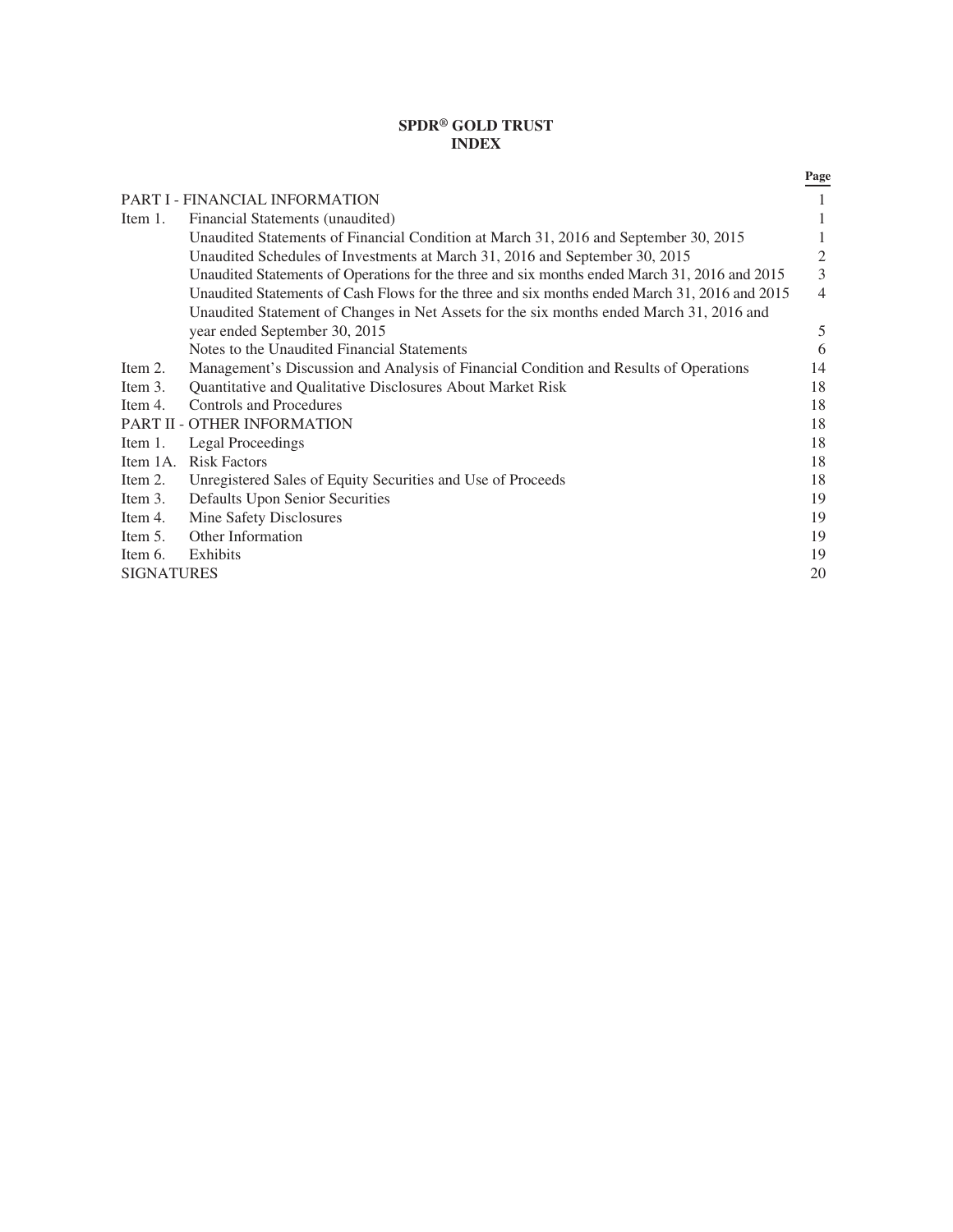# **PART I—FINANCIAL INFORMATION:**

#### **Item 1. Financial Statements (Unaudited)**

#### **Unaudited Statements of Financial Condition**

at March 31, 2016 and September 30, 2015

| (Amounts in 000's of US\$ except for share data)                           | Mar-31, 2016           | Sep-30, 2015 <sup>(1)</sup>            |
|----------------------------------------------------------------------------|------------------------|----------------------------------------|
| <b>ASSETS</b>                                                              |                        |                                        |
| Investment in Gold (cost \$32,291,686 and \$27,103,546, at March, 31 2016) | \$32,760,852<br>70,939 | \$24,503,318<br>117,353                |
|                                                                            | \$32,831,791           | \$24,620,671                           |
| <b>LIABILITIES</b>                                                         |                        |                                        |
|                                                                            | 248,287 \$             |                                        |
| Accounts payable to related parties and other vendors                      | 10.930                 | 8.089                                  |
|                                                                            |                        | 10                                     |
|                                                                            | 172                    | 402                                    |
|                                                                            | 259,389                | 8,501                                  |
|                                                                            | 32,572,402             | 24,612,170                             |
|                                                                            | 275,500,000<br>118.23  | 230,700,000<br><sup>\$</sup><br>106.68 |

(1) Represents audited statement of financial condition as of September 30, 2015. Effective October 1, 2014, the SPDR® Gold Trust (the "Trust") adopted the financial presentation provisions for an investment company. See Note 2.2.

(2) Authorized share capital is unlimited and the par value of the Shares is \$0.00.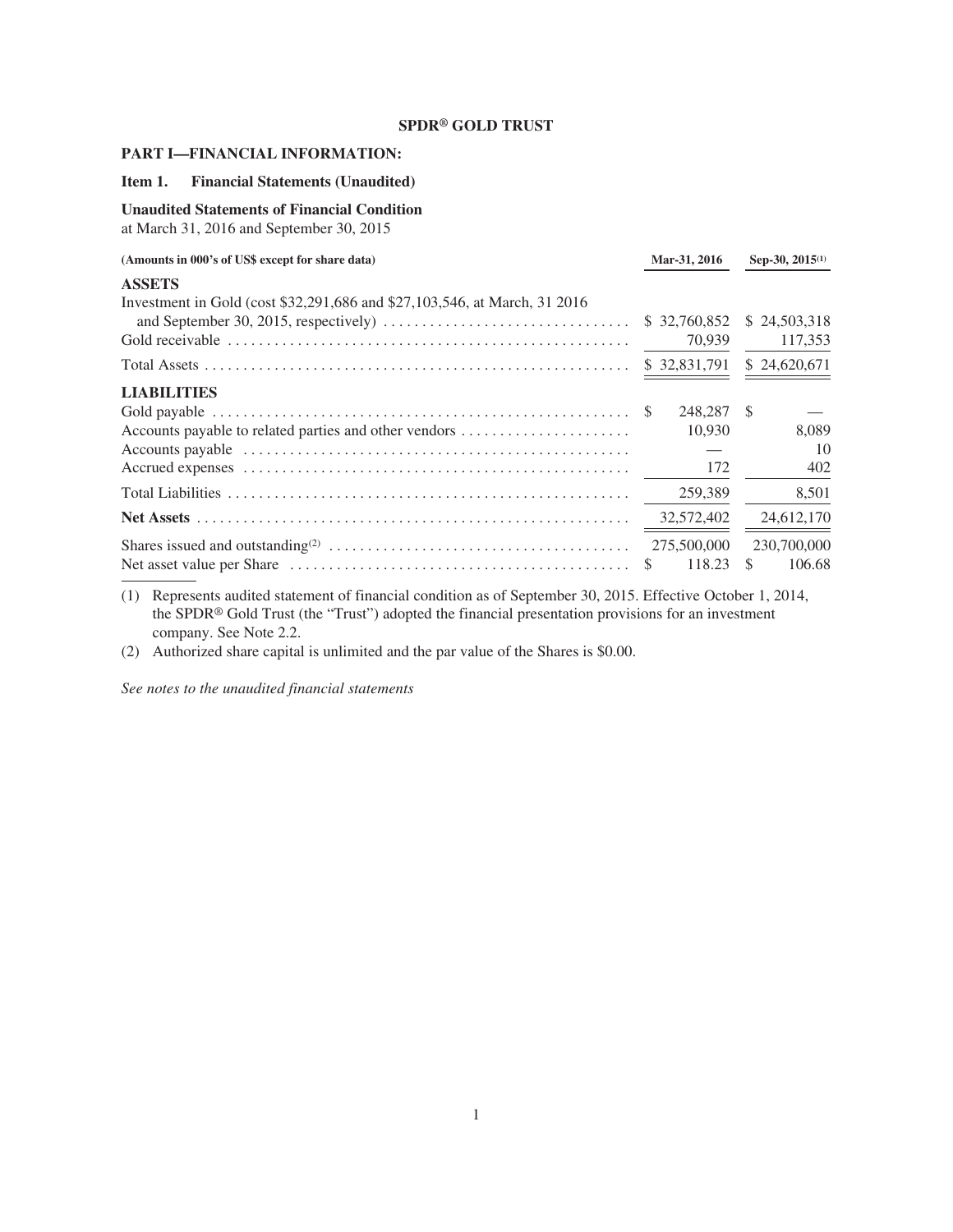# **Unaudited Schedules of Investment**

at March 31, 2016 and September 30, 2015 **(All balances in 000's)**

March 31, 2016

|                                                                                            | <b>Ounces of</b><br>gold | Cost         | <b>Fair Value</b>                          | $\%$ of<br><b>Net Assets</b>     |
|--------------------------------------------------------------------------------------------|--------------------------|--------------|--------------------------------------------|----------------------------------|
|                                                                                            | 26,484.1                 | \$32,291,686 | \$32,760,852                               | 100.58%                          |
| Total Investments<br>Liabilities in excess of other assets $\dots \dots \dots \dots \dots$ |                          | \$32,291,686 | \$32,760,852<br>(188, 450)<br>\$32,572,402 | 100.58%<br>$(0.58)\%$<br>100.00% |
| September 30, $2015^{(1)}$                                                                 |                          |              |                                            |                                  |
|                                                                                            |                          | \$27,103,546 | \$24,503,318                               | 99.56%                           |
| Assets in excess of liabilities                                                            |                          | \$27,103,546 | \$24,503,318<br>108.852                    | 99.56%<br>$0.44\%$               |
|                                                                                            |                          |              | \$24,612,170                               | 100.00%                          |

(1) Represents audited schedule of investment as of September 30, 2015. Effective October 1, 2014, the Trust adopted the financial presentation provisions for an investment company. See Note 2.2.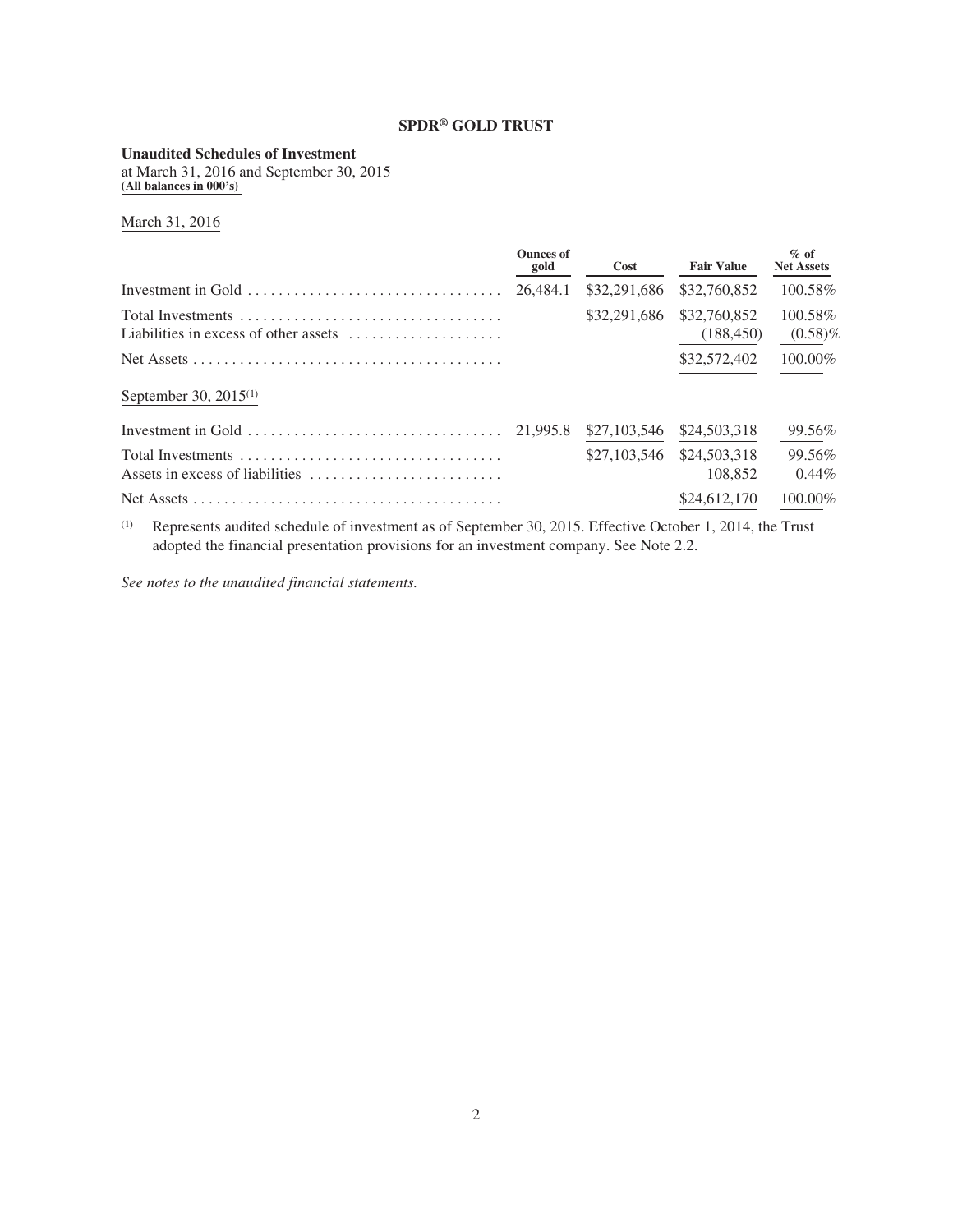# **Unaudited Statements of Operations**

For the three and six months ended March 31, 2016 and 2015

| (Amounts in 000's of US\$, except per share data)                                                                                               | <b>Three Months</b><br><b>Ended</b><br>Mar-31, 2016 | <b>Three Months</b><br><b>Ended</b><br>Mar-31, 2015 | <b>Six Months</b><br><b>Ended</b><br>Mar-31, 2016 | <b>Six Months</b><br><b>Ended</b><br>Mar-31, 2015 |
|-------------------------------------------------------------------------------------------------------------------------------------------------|-----------------------------------------------------|-----------------------------------------------------|---------------------------------------------------|---------------------------------------------------|
| <b>Expenses</b>                                                                                                                                 |                                                     |                                                     |                                                   |                                                   |
|                                                                                                                                                 |                                                     | 4.926                                               |                                                   | 9.836                                             |
|                                                                                                                                                 |                                                     | 493                                                 |                                                   | 997                                               |
|                                                                                                                                                 | 27,557                                              | 9,811                                               | 51,375                                            | 20,739                                            |
|                                                                                                                                                 |                                                     | 9,811                                               |                                                   | 20,739                                            |
|                                                                                                                                                 |                                                     | 4,770                                               |                                                   | 9,186                                             |
|                                                                                                                                                 | 27,557                                              | 29,811                                              | 51,375                                            | 61,497                                            |
|                                                                                                                                                 |                                                     | (948)                                               |                                                   | (4,097)                                           |
|                                                                                                                                                 | 27,557                                              | 28,863                                              | 51,375                                            | 57,400                                            |
| Net investment loss                                                                                                                             | (27, 557)                                           | (28, 863)                                           | (51, 375)                                         | (57, 400)                                         |
| Net realized and change in unrealized gain/(loss) on<br>investment in gold<br>Net realized gain/(loss) from investment in gold sold to          |                                                     |                                                     |                                                   |                                                   |
| pay expenses $\dots\dots\dots\dots\dots\dots\dots\dots\dots\dots\dots\dots\dots\dots$<br>Net realized gain/(loss) from gold distributed for the | (953)                                               | (815)                                               | (3,773)                                           | (1,714)                                           |
| redemption of Shares<br>Net change in unrealized appreciation/(depreciation) on                                                                 | 1,927                                               | (59, 785)                                           | (360, 557)                                        | (166, 647)                                        |
| investment in gold $\dots \dots \dots \dots \dots \dots \dots \dots \dots$                                                                      | 3,823,285                                           | (395,204)                                           | 3,069,394                                         | (728, 432)                                        |
| Net realized and change in unrealized gain/(loss) on<br>investment in gold $\dots \dots \dots \dots \dots \dots \dots \dots \dots$              | 3,824,259                                           | (455, 804)                                          | 2,705,064                                         | (896, 793)                                        |
| Net income/(loss)                                                                                                                               | \$3,796,702                                         | \$(484,667)                                         | \$2,653,689                                       | \$(954,193)                                       |
| Net income/(loss) per share $\dots \dots \dots \dots \dots \dots$                                                                               | $\frac{1}{2}$<br>15.51                              | \$<br>(1.94)                                        | \$<br>11.33                                       | \$<br>(3.85)                                      |
| Weighted average number of shares (amount in                                                                                                    | 244,855                                             | 250,387                                             | 234,180                                           | 247,854                                           |

(1) Effective October 1, 2014, the Trust adopted the financial presentation provisions for an investment company. See Note 2.2.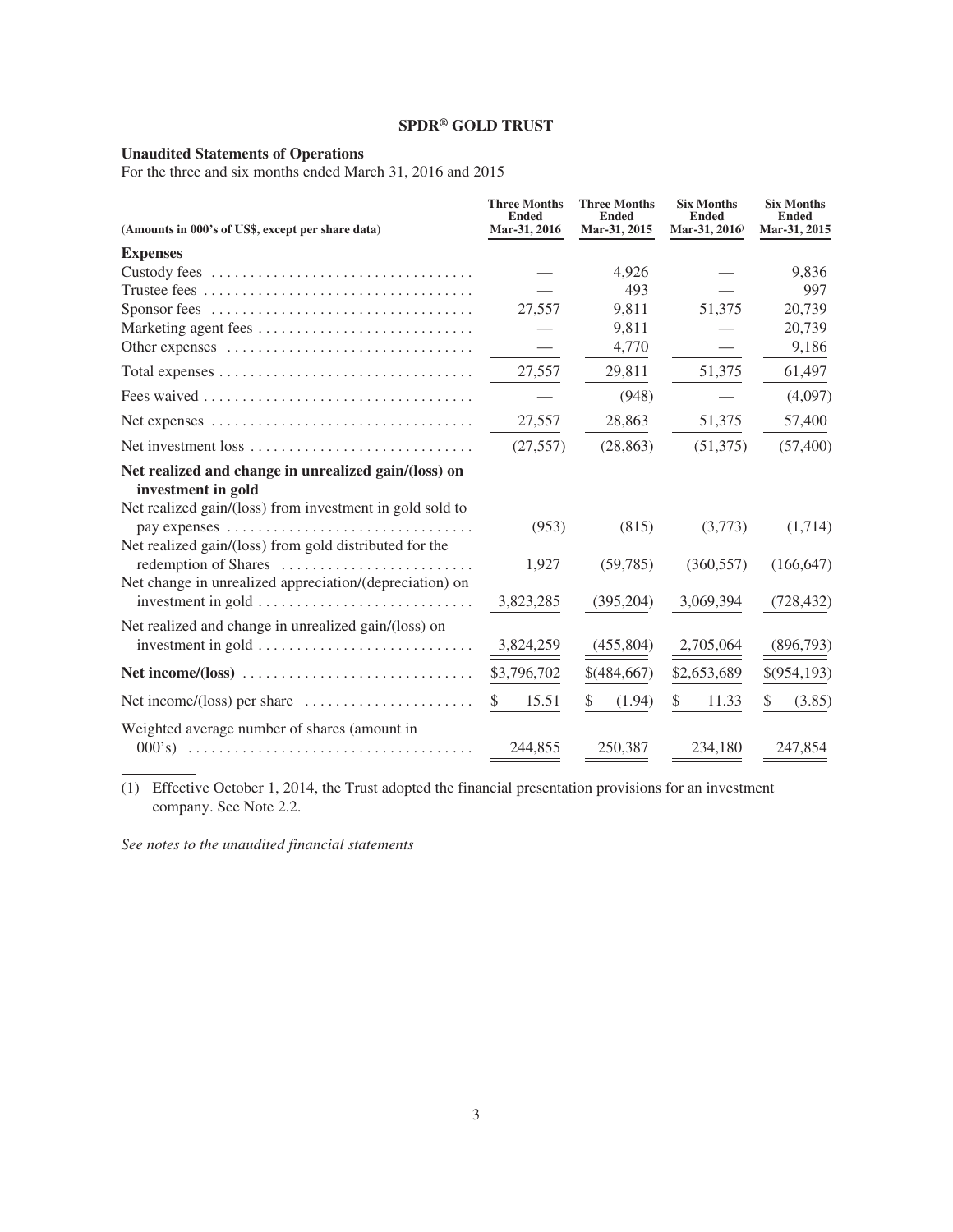# **Unaudited Statements of Cash Flows**

For the three and six months ended March 31, 2016 and 2015

| (Amounts in 000's of US\$)                                                                              | <b>Three Months</b><br><b>Ended</b><br>Mar-31, 2016 | <b>Three Months</b><br><b>Ended</b><br>Mar-31, 2015 | <b>Six Months</b><br><b>Ended</b><br>Mar-31, 2016 | <b>Six Months</b><br><b>Ended</b><br>Mar-31, 2015 |
|---------------------------------------------------------------------------------------------------------|-----------------------------------------------------|-----------------------------------------------------|---------------------------------------------------|---------------------------------------------------|
| <b>INCREASE / DECREASE IN CASH FROM</b><br><b>OPERATIONS:</b>                                           |                                                     |                                                     |                                                   |                                                   |
| Cash proceeds received from sales of gold                                                               | 24,261<br>$\mathcal{S}$                             | \$<br>29,833                                        | \$<br>48,774                                      | $\mathcal{S}$<br>59,011                           |
| Cash expenses paid                                                                                      | (24,261)                                            | (29, 833)                                           | (48, 774)                                         | (59, 011)                                         |
| Increase/(Decrease) in cash resulting from                                                              |                                                     |                                                     |                                                   |                                                   |
| Cash and cash equivalents at beginning of period                                                        |                                                     |                                                     |                                                   |                                                   |
| Cash and cash equivalents at end of period                                                              | \$                                                  | \$                                                  | \$                                                |                                                   |
| SUPPLEMENTAL DISCLOSURE OF NON-CASH<br><b>FINANCING ACTIVITIES:</b>                                     |                                                     |                                                     |                                                   |                                                   |
| Value of gold received for creation of shares $-$ net of<br>gold receivable                             | \$7,848,145                                         | \$3,302,767                                         | \$9,477,321                                       | \$4,289,071                                       |
| Value of gold distributed for redemption of shares -                                                    | \$<br>867,537                                       | \$2,019,339                                         | \$3,877,262                                       | \$5,308,431                                       |
| (Amount in 000's of US\$)                                                                               | <b>Three Months</b><br><b>Ended</b><br>Mar-31, 2016 | <b>Three Months</b><br><b>Ended</b><br>Mar-31, 2015 | <b>Six Months</b><br><b>Ended</b><br>Mar-31, 2016 | <b>Six Months</b><br><b>Ended</b><br>Mar-31, 2015 |
| RECONCILIATION OF NET INCOME/(LOSS)<br>TO NET CASH PROVIDED BY OPERATING<br><b>ACTIVITIES</b>           |                                                     |                                                     |                                                   |                                                   |
| Adjustments to reconcile net income/(loss) to net cash<br>provided by operating activities              | \$3,796,702                                         |                                                     | $(484,667)$ \$ 2,653,689                          | \$ (954,193)                                      |
| Proceeds from sales of gold to pay expenses<br>Net realized (gain)/loss from investment in gold sold to | 24,261                                              | 29,833                                              | 48,774                                            | 59,011                                            |
| Net realized (gain)/loss from gold distributed for the                                                  | 953                                                 | 815                                                 | 3,773                                             | 1,714                                             |
| redemption of Shares<br>Net change in unrealized (appreciation)/depreciation on                         | (1,927)                                             | 59,785                                              | 360,557                                           | 166,647                                           |
|                                                                                                         | (3,823,285)                                         | 395,204                                             | (3,069,394)                                       | 728,432                                           |
| Increase/(Decrease) in liabilities                                                                      | 3,296                                               | (970)                                               | 2,601                                             | (1,611)                                           |
| Net cash provided by operating activities                                                               |                                                     |                                                     |                                                   | \$                                                |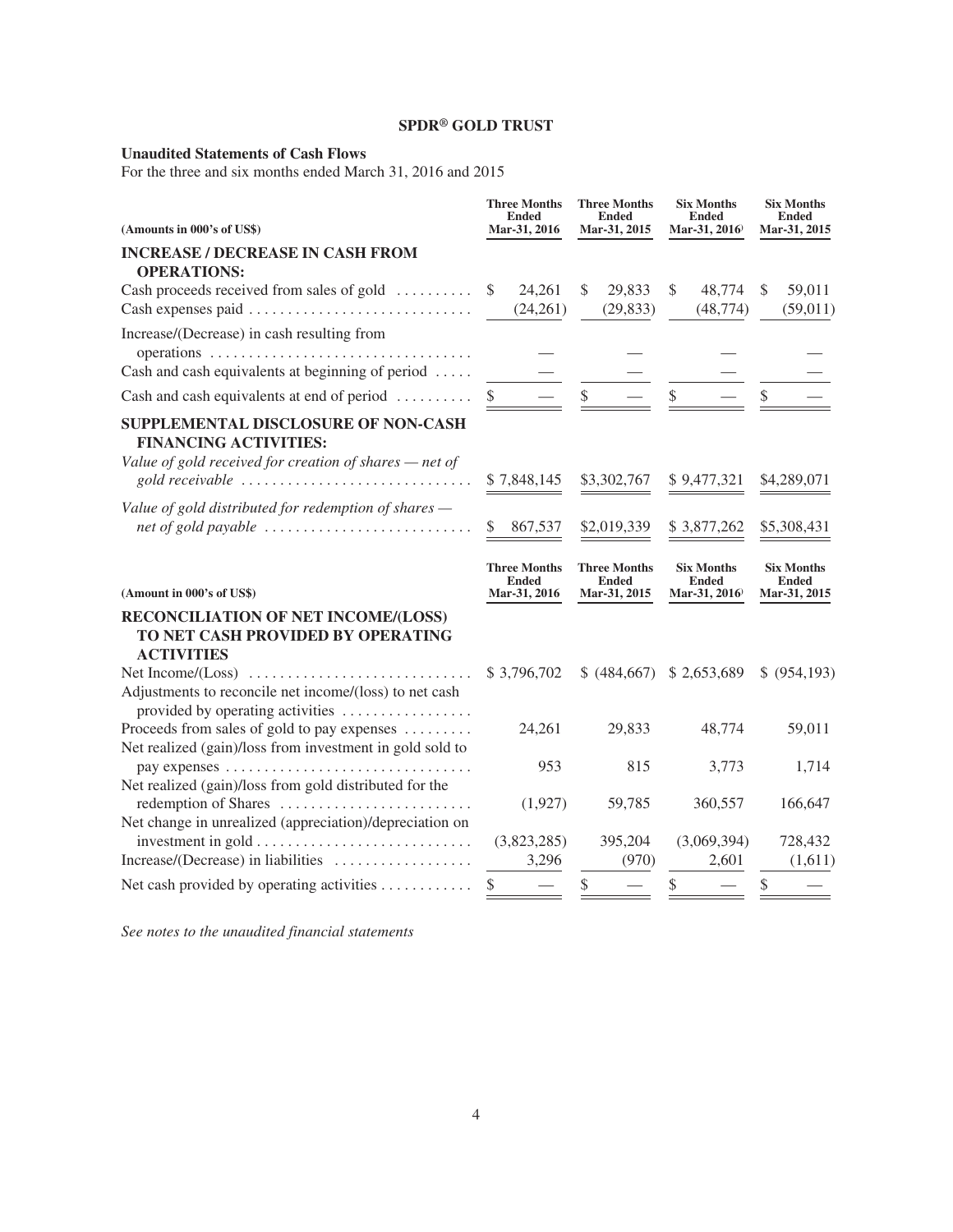# **Unaudited Statement of Changes in Net Assets**

For the six months ended March 31, 2016 and year ended September 30, 2015

| (Amounts in 000's of US\$)                                                               | <b>Six Months</b><br><b>Ended</b><br>Mar-31, 2016 | Year<br><b>Ended</b><br>Sep-30, $2015(1)$ |
|------------------------------------------------------------------------------------------|---------------------------------------------------|-------------------------------------------|
|                                                                                          | \$24,612,170                                      | \$30,096,869                              |
|                                                                                          | 9.430.277                                         | 6.447.849                                 |
|                                                                                          | (4.123.734)                                       | (9,247,346)                               |
|                                                                                          | (51,375)                                          | (110,014)                                 |
| Net realized gain/(loss) from investment in gold sold to pay expenses $\dots\dots\dots$  | (3.773)                                           | (5,170)                                   |
| Net realized gain/(loss) from gold distributed for the redemption of shares $\dots\dots$ | (360, 557)                                        | (447, 044)                                |
| Net change in unrealized appreciation/(depreciation) on investment in gold $\dots$ .     | 3,069,394                                         | (2,122,974)                               |
|                                                                                          | \$32,572,402                                      | \$24,612,170                              |

(1) Represents audited statement of changes in net assets as of September 30, 2015. Effective October 1, 2014, the Trust adopted the financial presentation provisions for an investment company. See Note 2.2.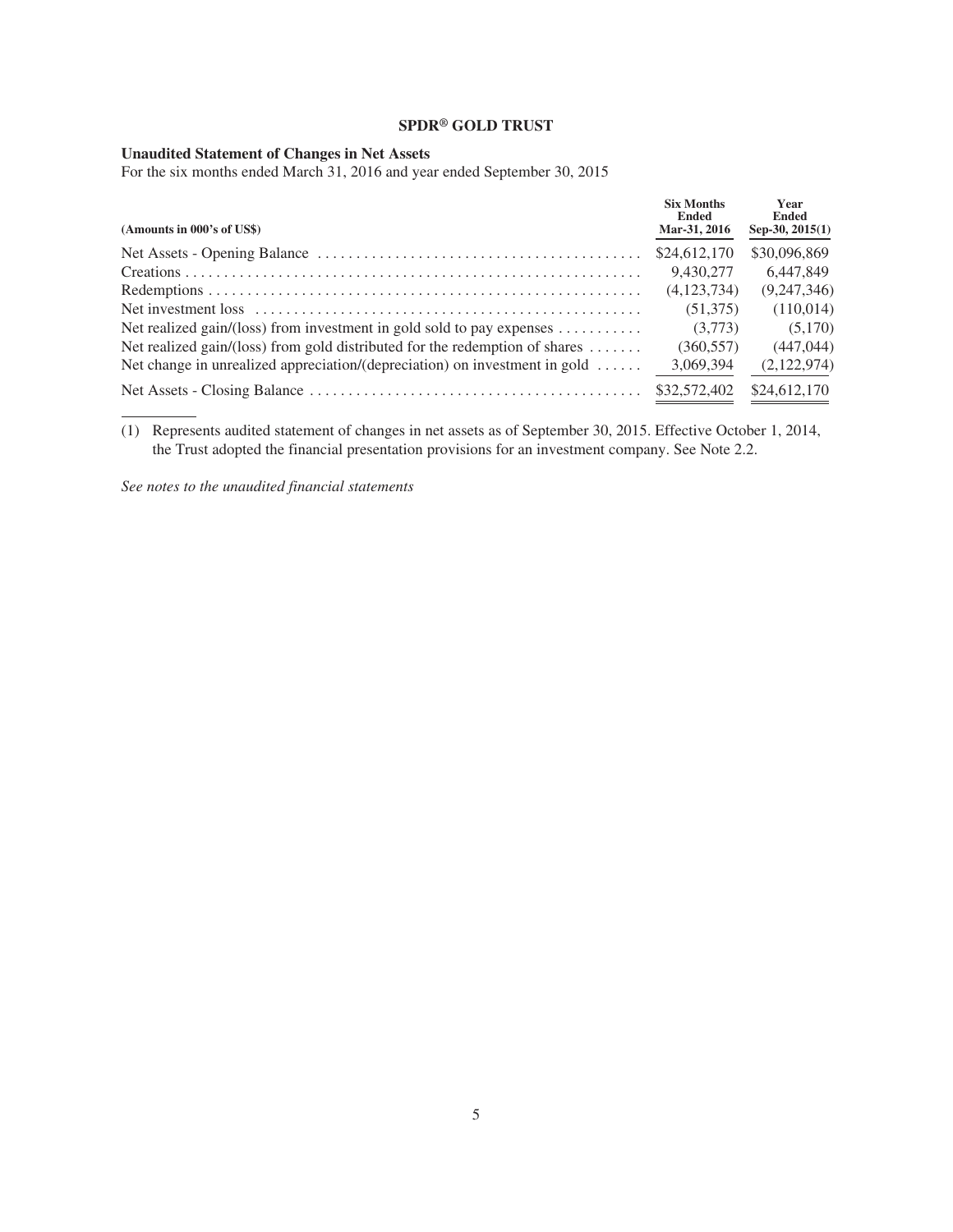#### **Notes to the Unaudited Financial Statements**

#### **1. Organization**

The SPDR® Gold Trust (the "Trust") is an investment trust formed on November 12, 2004 ("Date of Inception") under New York law pursuant to a trust indenture. The fiscal year end for the Trust is September 30th. The Trust holds gold and is expected from time to time to issue shares ("Shares") (in minimum denominations of 100,000 Shares, also referred to as "Baskets") in exchange for deposits of gold and to distribute gold in connection with redemption of Baskets. The investment objective of the Trust is for the Shares to reflect the performance of the price of gold bullion, less the Trust's expenses.

The Shares trade on the NYSE Arca, Inc. ("NYSE Arca") under the symbol "GLD", providing investors with an efficient means to obtain market exposure to the price of gold bullion. The Shares are eligible for margin accounts. The Shares are also listed on the Mexican Stock Exchange (*Bolsa Mexicana de Valores*), the Singapore Exchange Securities Trading Limited, the Stock Exchange of Hong Kong Limited and the Tokyo Stock Exchange.

BNY Mellon Asset Servicing, a division of The Bank of New York Mellon (the "Trustee") does not actively manage the gold held by the Trust. This means that the Trustee does not sell gold at times when its price is high, or acquire gold at low prices in the expectation of future price increases. It also means that the Trustee does not make use of any of the hedging techniques available to professional gold investors to attempt to reduce the risk of losses resulting from price decreases. Any losses sustained by the Trust will adversely affect the value of the Shares.

Effective October 1, 2014, the Trust adopted the financial presentation provisions appropriate to an investment company for accounting purposes and follows the accounting and reporting guidance under the Financial Accounting Standards Board (the "FASB") Accounting Standards Codification Topic 946, *Financial Services – Investment Companies* ("Topic 946"), but is not registered, and is not required to be registered, under the Investment Company Act of 1940, as amended (the "Investment Company Act"). Please refer to Note 2.2 Investment Company Status.

The statement of financial condition and schedule of investment at March 31, 2016, the statements of operations and of cash flows for the three and six months ended March 31, 2016 and 2015 and the statement of changes in net assets for the six months ended March 31, 2016 have been prepared on behalf of the Trust without audit. In the opinion of management of the sponsor of the Trust, World Gold Trust Services, LLC (the "Sponsor"), all adjustments (which include normal recurring adjustments) necessary to present fairly the financial position, results of operations and cash flows as of and for the three and six months ended March 31, 2016 and for all periods presented have been made.

These financial statements should be read in conjunction with the financial statements and notes thereto included in the Trust's Annual Report on Form 10-K for the fiscal year ended September 30, 2015. The results of operations for the three and six months ended March 31, 2016 are not necessarily indicative of the operating results for the full fiscal year.

#### **2. Significant Accounting Policies**

The preparation of financial statements in accordance with accounting principles generally accepted in the United States of America requires those responsible for preparing financial statements to make estimates and assumptions that affect the reported amounts and disclosures. Actual results could differ from those estimates. The following is a summary of significant accounting policies followed by the Trust.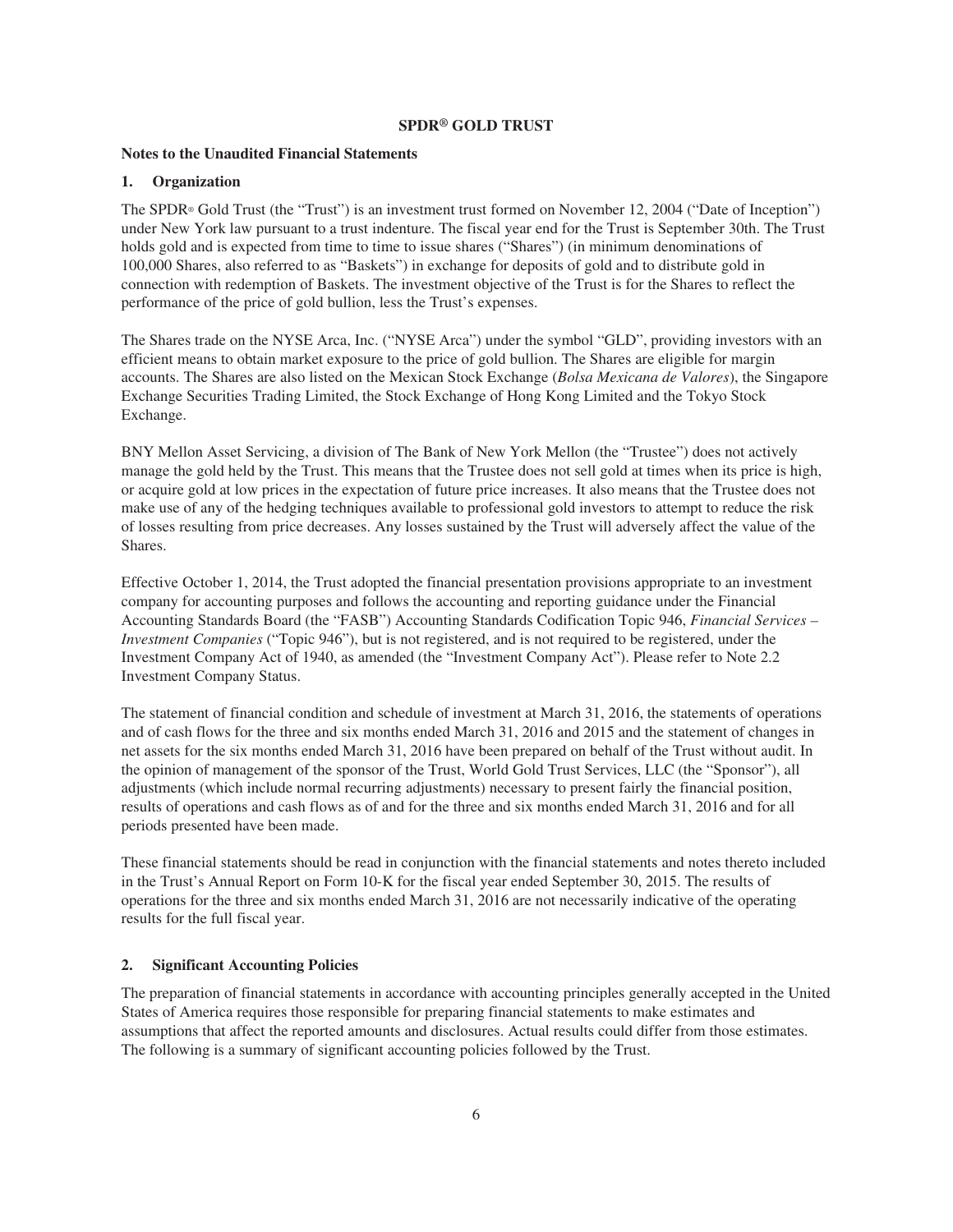#### **2.1. Basis of Accounting**

The financial statements have been prepared in conformity with U.S. generally accepted accounting principles ("U.S. GAAP"), which require management to make certain estimates and assumptions that affect the reported amounts and disclosures in the financial statements. Actual results could differ from those estimates.

#### **2.2. Investment Company Status**

In June 2013, the FASB issued Accounting Standards Update 2013-08, *Investment Companies – Amendments to the Scope, Measurement, and Disclosure Requirements* ("ASU 2013-08"). ASU 2013-08 is an update to Topic 946 that provides guidance to assess whether an entity is an investment company, and establishes additional measurement and disclosure requirements for an investment company. ASU 2013-08 was effective for interim and annual periods beginning after December 15, 2013 and is required to be applied prospectively. The Sponsor concluded that the Trust meets the definition of an investment company in accordance with the criteria of ASU 2013-08. As a result, effective October 1, 2014, the Trust qualifies as an investment company solely for accounting purposes pursuant to the accounting and reporting guidance under Topic 946, but is not registered, and is not required to be registered, under the Investment Company Act.

As a result of the prospective application of ASU 2013-08, certain disclosures required by Topic 946 are only presented for periods beginning October 1, 2014. Financial statements and disclosures for periods prior to October 1, 2014 will continue to be presented in their previously reported form, however certain captions have been changed. The primary changes to the financial statements resulting from the adoption of ASU 2013-08 and corresponding application of Topic 946 include:

- Reporting of investment in gold at fair value on the Statement of Financial Condition, which was previously reported at the lower of average cost or market value;
- Recognition of the net change in unrealized appreciation/depreciation on investment in gold within the Statements of Operations, which was previously reported as an "Adjustment of redeemable shares to redemption value" on the Statement of Changes in Shareholders' Deficit;
- Shares of the Trust are classified as Net Assets on the Statement of Financial Condition, which was previously classified as "Shares at redemption value to investors." An adjustment was recorded as of October 1, 2014 to reclassify the balance of Shares at redemption value to investors at September 30, 2014 into Net Assets as follows (all balances in 000's):

|                               | Balance at<br>September 30, 2014 | <b>Transition</b><br>Adjustment | ASU 2013-08<br>Balance at<br>October $1, 2014$ |
|-------------------------------|----------------------------------|---------------------------------|------------------------------------------------|
| Shares at redemption value to |                                  |                                 |                                                |
|                               | \$30,096,869                     | \$(30,096,869)                  | - \$<br>$\overline{\phantom{m}}$               |
| Net Assets                    |                                  | 30,096,869                      | 30,096,869                                     |

• The addition of a Schedule of Investments and a Financial Highlights note to the financial statements.

ASU 2013-08 prescribes that an entity that qualifies as an investment company as a result of an assessment of its status shall account for the effect of the change in status prospectively from the date of the change in status and shall recognize any impact as a cumulative effect adjustment to the net asset value at the beginning of the period. No cumulative effect adjustment to net asset value was required to be recorded as a result of the Trust's adoption of ASU 2013-08 because the fair value of gold bullion held by the Trust was lower than the cost of gold held by Trust at September 30, 2014.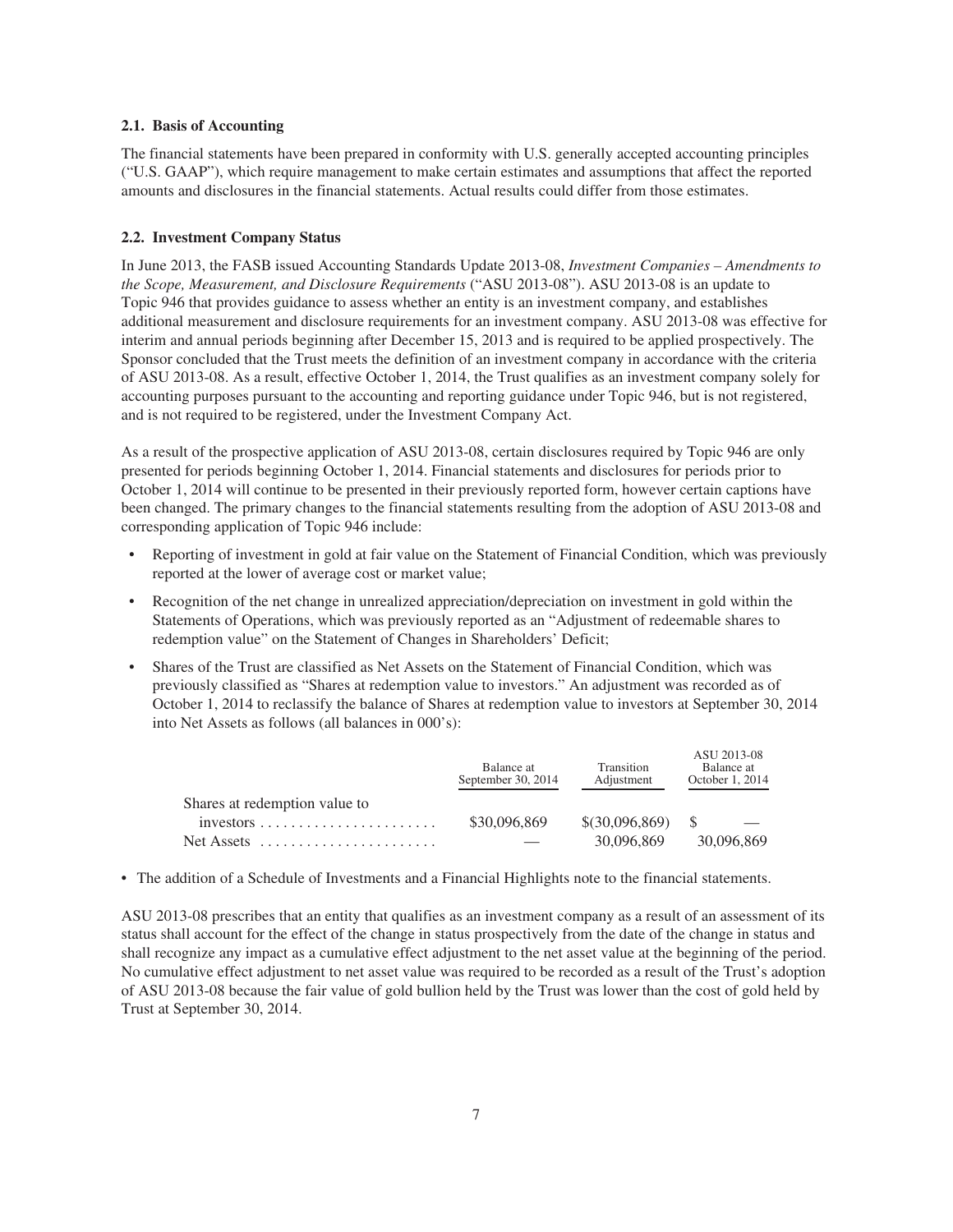#### **2.3. Fair Value Measurement**

FASB Accounting Standards Codification 820, "Fair Value Measurements and Disclosures" ("ASC 820"), provides a single definition of fair value, a hierarchy for measuring fair value and expanded disclosures about fair value adjustments.

Various inputs are used in determining the fair value of the Trust's assets or liabilities. These inputs are categorized into three broad levels. Level 1 includes unadjusted prices in active markets for identical assets or liabilities. Level 2 includes other significant observable market based inputs (including prices for similar securities, interest rates, prepayment speed, and credit risk). Level 3 includes unobservable inputs, which may include management's own assumptions in determining the fair value of investments. The Trust does not hold any derivative instruments, and its assets only consist of allocated gold bullion and gold receivable; representing gold covered by contractually binding orders for the creation of Shares where the gold has not yet been transferred to the Trust's account and, from time to time, cash, which is used to pay expenses.

The following table summarizes the inputs used as of March 31, 2016 in determining the Trust's investments at fair value for purposes of ASC 820:

| Level 1 Level 2 Level 3 |          |
|-------------------------|----------|
|                         |          |
|                         | $\equiv$ |

Prior to March 20, 2015, the Trustee valued the gold held by the Trust on the basis of the price of an ounce of gold set by the afternoon session of the twice daily fix of the price of an ounce of gold which started at 3:00 PM London, England time and was performed by the members of the London Gold Fix.

On March 20, 2015, the LBMA Gold Price replaced the London Gold Fix. ICE Benchmark Administration Limited ("IBA") an independent specialist benchmark administrator provides the auction platform and methodology as well as the overall independent administration and governance for the LBMA Gold Price. In determining the net asset value ("NAV") of the Trust, the Trustee values the gold held by the Trust on the basis of the price of an ounce of gold determined by the IBA 3:00 PM auction process ("LBMA Gold Price PM"), which is an electronic auction, with the imbalance calculated, and the price adjusted in rounds (45 seconds in duration). The auction runs twice daily at 10:30 AM and 3:00 PM London time. The Trustee determines the NAV of the Trust on each day the NYSE Arca is open for regular trading, at the earlier of the LBMA Gold Price PM for the day or 12:00 PM New York time. If no LBMA Gold Price is made on a particular evaluation day or if the LBMA Gold Price has not been announced by 12:00 PM New York time on a particular evaluation day, the next most recent LBMA Gold Price (AM or PM) is used in the determination of the NAV of the Trust, unless the Trustee, in consultation with the Sponsor, determines that such price is inappropriate to use as the basis for such determination.

Prior to July 17, 2015, once the value of the gold had been determined, the Trustee subtracted all estimated accrued fees (other than the fees to be computed by reference to the value of the adjusted net asset value ("ANAV") of the Trust or custody fees computed by reference to the value of gold held in the Trust), expenses and other liabilities of the Trust from the total value of the gold and all other assets of the Trust (other than any amounts credited to the Trust's reserve account, if established). The resulting figure was the ANAV of the Trust. The ANAV of the Trust was used to compute the fees of the Trustee, the Sponsor and the Marketing Agent prior to July 17, 2015.

To determine the Trust's NAV, the Trustee subtracted from the ANAV of the Trust the amount of estimated accrued but unpaid fees computed by reference to the value of the ANAV of the Trust and computed by reference to the value of the gold held in the Trust. The Trustee determined the NAV per Share by dividing the NAV of the Trust by the number of Shares outstanding as of the close of trading on the NYSE Arca.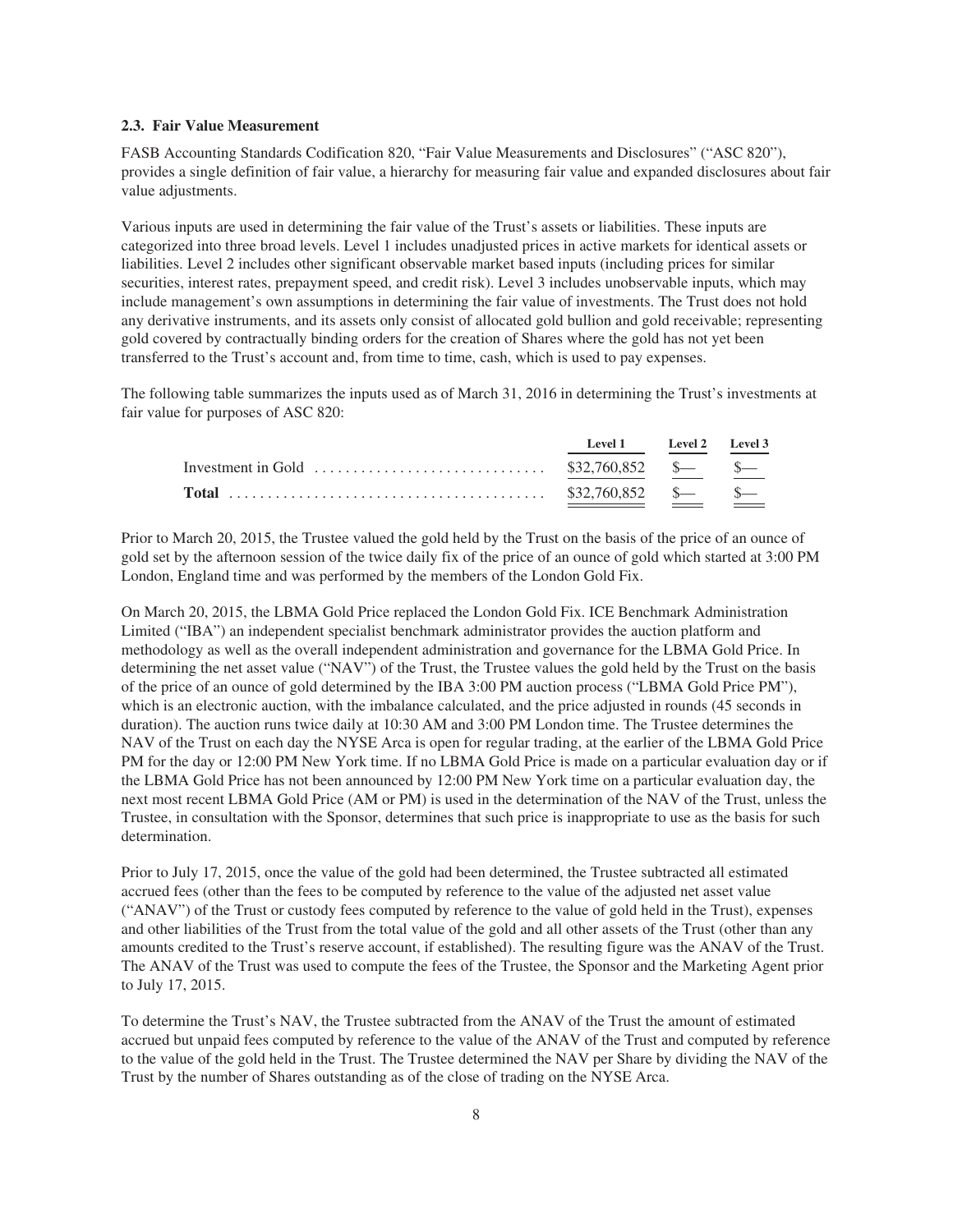Effective July 17, 2015, the Trust's only recurring expense is the Sponsor's fee which accrues daily at an annual rate equal to 0.40% of the daily NAV, in exchange for the Sponsor assuming the responsibility to pay all ordinary fees and expenses of the Trust.

#### **2.4. Custody of Gold**

Effective December 22, 2014, HSBC Bank plc (the "Custodian") assumed custodial responsibilities for the gold of the Trust from HSBC Bank USA, N.A.

#### **2.5. Gold Receivable**

Gold receivable represents the quantity of gold covered by contractually binding orders for the creation of Shares where the gold has not yet been transferred to the Trust's account. Generally, ownership of the gold is transferred within three business days of the trade date.

| (Amounts in 000's of US\$)                                                     | <b>Mar-31.</b><br>2016 | Sep-30,<br>2015    |
|--------------------------------------------------------------------------------|------------------------|--------------------|
| Gold receivable $\dots\dots\dots\dots\dots\dots\dots\dots\dots\dots\dots\dots$ |                        | \$70.939 \$117.353 |

#### **2.6. Gold Payable**

Gold payable represents the quantity of gold covered by contractually binding orders for the redemption of Shares where the gold has not yet been transferred out of the Trust's account. Generally, ownership of the gold is transferred within three business days of the trade date.

| (Amounts in 000's of US\$)                                                                    | <b>Mar-31.</b><br>2016 | Sep-30,<br>2015 |
|-----------------------------------------------------------------------------------------------|------------------------|-----------------|
| Gold payable $\ldots, \ldots, \ldots, \ldots, \ldots, \ldots, \ldots, \ldots, \ldots, \ldots$ | $$248.287$ \$          |                 |

#### **2.7. Creations and Redemptions of Shares**

The Trust creates and redeems Shares from time to time, but only in one or more Baskets (a Basket equals a block of 100,000 Shares). The Trust issues Shares in Baskets to certain authorized participants ("Authorized Participants") on an ongoing basis. The creation and redemption of Baskets is only made in exchange for the delivery to the Trust or the distribution by the Trust of the amount of gold and any cash represented by the Baskets being created or redeemed, the amount of which will be based on the combined net asset value of the number of Shares included in the Baskets being created or redeemed determined on the day the order to create or redeem Baskets is properly received.

As the Shares of the Trust are redeemable in Baskets at the option of the Authorized Participants, the Trust has classified the Shares as Net Assets as of March 31, 2016. Changes in the Shares for the six months ended March 31, 2016 and for the year ended September 30, 2015, are as follows:

| (All amounts are in $000's$ )                               | <b>Six Months Ended</b><br>Mar-31,<br>2016 | <b>Year Ended</b><br>Sep-30,<br>2015 |
|-------------------------------------------------------------|--------------------------------------------|--------------------------------------|
| <b>Activity in Number of Shares Issued and Outstanding:</b> |                                            |                                      |
|                                                             | 83,000                                     | 55,100                               |
|                                                             | (38,200)                                   | (81,700)                             |
| Net increase/(decrease) in number of Shares Issued and      |                                            |                                      |
|                                                             | 44,800                                     | (26,600)                             |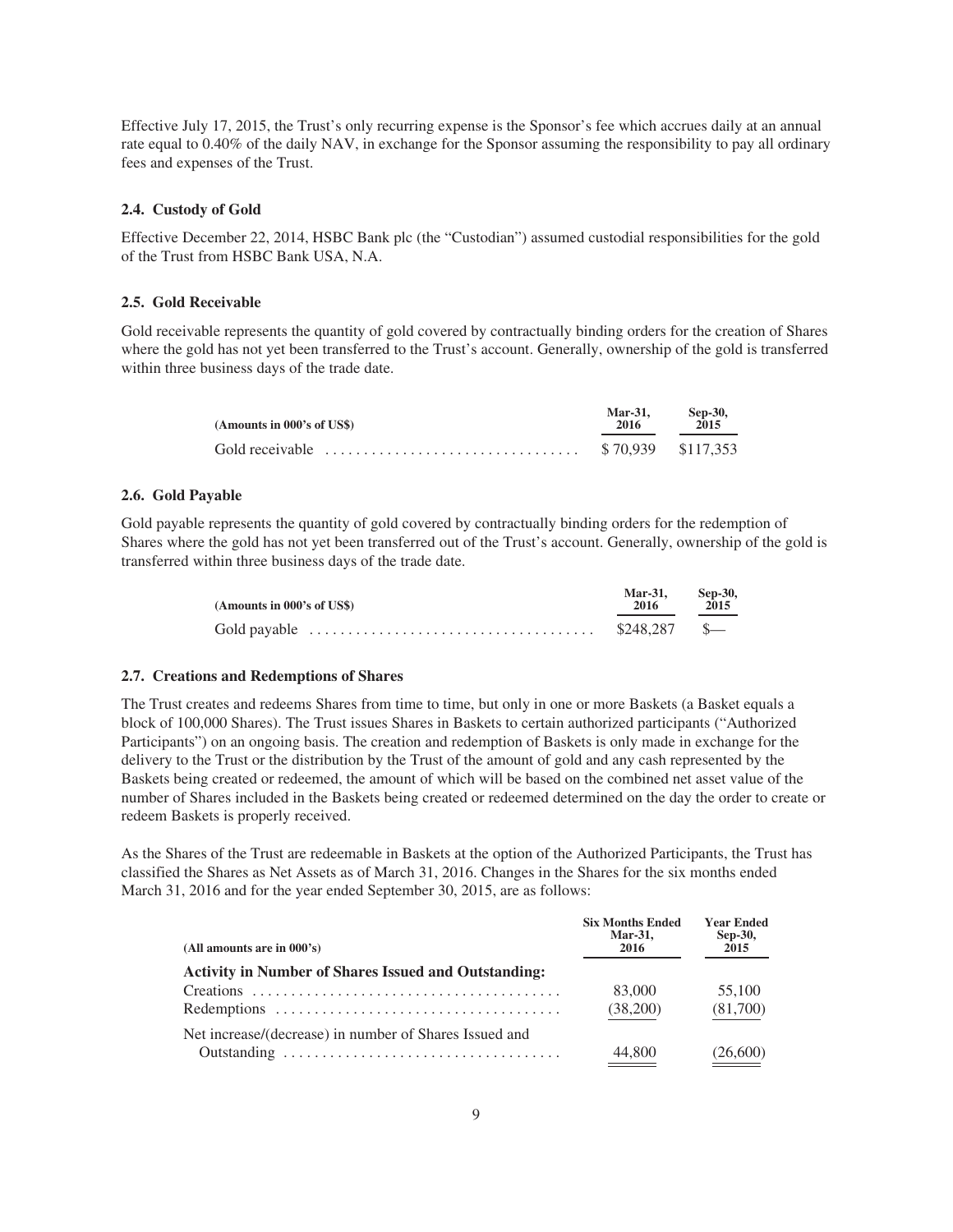| (Amounts in 000's of US\$)                                 | <b>Six Months Ended</b><br><b>Mar-31,</b><br>2016 | <b>Year Ended</b><br>Sep-30,<br>$2015$ |
|------------------------------------------------------------|---------------------------------------------------|----------------------------------------|
| <b>Activity in Value of Shares Issued and Outstanding:</b> |                                                   |                                        |
|                                                            | \$9,430,277                                       | \$6.447.849                            |
|                                                            | (4,123,734)                                       | (9,247,346)                            |
| Net increase/(decrease) in value of Shares Issued and      |                                                   |                                        |
|                                                            | \$5,306,543                                       | \$(2,799,497)                          |

#### **2.8. Revenue Recognition Policy**

The Trustee will, at the direction of the Sponsor or in its own discretion, sell the Trust's gold as necessary to pay the Trust's expenses. When selling gold to pay expenses, the Trustee will endeavor to sell the smallest amount of gold needed to pay expenses in order to minimize the Trust's holdings of assets other than gold. Unless otherwise directed by the Sponsor, when selling gold, the Trustee will endeavor to sell at the price established by the LBMA Gold Price PM. The Trustee will place orders with dealers (which may include the Custodian) through which the Trustee expects to receive the most favorable price and execution of orders. The Custodian may be the purchaser of such gold only if the sale transaction is made at the next LBMA Gold Price (either AM or PM) following the sale order. A gain or loss is recognized based on the difference between the selling price and the average cost of the gold sold, and such amounts are reported as net realized gain/(loss) from investment in gold sold to pay expenses on the Statement of Operations.

The Trust's net realized and change in unrealized gain/(loss) on investment in gold for the six month period ended March 31, 2016 of \$2,705,064 is made up of a loss of (\$3,773) on the sale of gold to pay expenses, plus a loss of (\$360,557) on gold distributed for the redemption of Shares, plus a change in unrealized appreciation of \$3,069,394 on investment in gold.

The Trust's net realized and change in unrealized gain/(loss) on investment in gold for the six month period ended March 31, 2015 of (\$896,793) is made up of a loss of (\$1,714) on the sale of gold to pay expenses, plus a loss of (\$166,647) on gold distributed for the redemption of Shares, plus a change in unrealized depreciation of (\$728,432) on investment in gold.

#### **2.9. Income Taxes**

The Trust is classified as a "grantor trust" for US federal income tax purposes. As a result, the Trust itself will not be subject to US federal income tax. Instead, the Trust's income and expenses will "flow through" to the Shareholders, and the Trustee will report the Trust's proceeds, income, deductions, gains, and losses to the Internal Revenue Service on that basis. The Sponsor of the Trust has evaluated whether or not there are uncertain tax positions that require financial statement recognition and has determined that no reserves for uncertain tax positions are required as of March 31, 2016 or September 30, 2015.

The Sponsor evaluates tax positions taken or expected to be taken in the course of preparing the Trust's tax returns to determine whether the tax positions are "more-likely-than-not" to be sustained by the applicable tax authority. Tax positions not deemed to meet that threshold would be recorded as an expense in the current year. The Trust is required to analyze all open tax years. Open tax years are those years that are open for examination by the relevant income taxing authority. As of March 31 2016, the 2015, 2014 and 2013 tax years remain open for examination. There are no examinations in progress at period end.

#### **3. Related Parties – Sponsor and Trustee**

Prior to July 17, 2015, fees were paid by the Trust to the Sponsor as compensation for services performed under the Trust Indenture and for services performed in connection with maintaining the Trust's website and marketing the Shares. The Sponsor's fee was payable monthly in arrears and accrued daily at an annual rate equal to 0.15%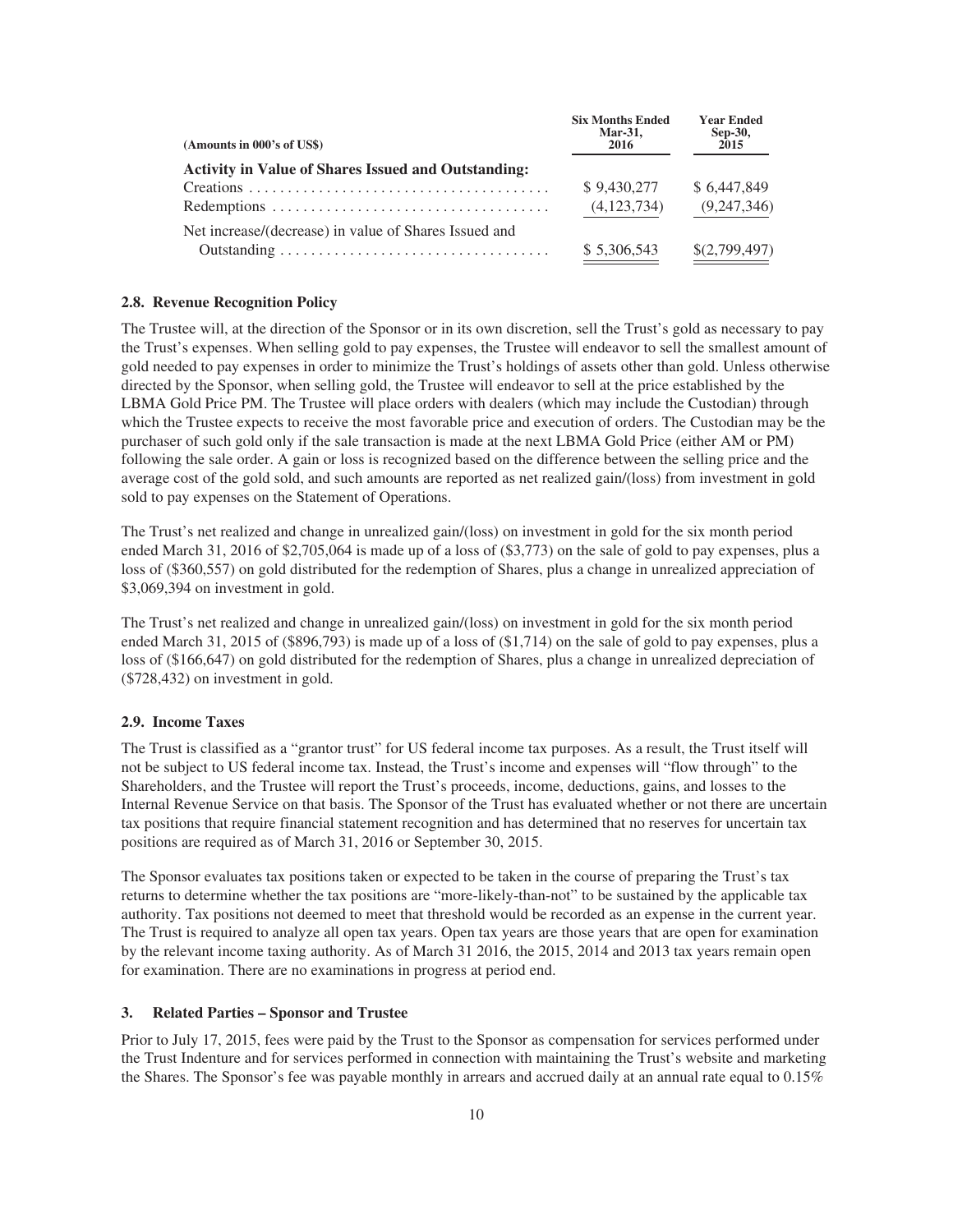of the ANAV of the Trust, subject to reduction as described below. The Sponsor received reimbursement from the Trust for all of its disbursements and expenses incurred in connection with the Trust.

Fees were paid to the Trustee as compensation for services performed under the Trust Indenture. The Trustee's fee was payable monthly in arrears. Prior to July 17, 2015 the Trustee's fee was accrued daily at an annual rate equal to 0.02% of the ANAV of the Trust, subject to a minimum fee of \$500,000 and a maximum fee of \$2 million per year. The Trustee's fee was subject to modification as determined by the Trustee and the Sponsor in good faith to account for significant changes in the Trust's administration or the Trustee's duties. The Trustee was also paid for its expenses and disbursements incurred in connection with the Trust (including the expenses of the Custodian paid by the Trustee), exclusive of fees of agents for services to be performed by the Trustee, and for any extraordinary services performed by the Trustee for the Trust. The Trustee's fees were paid by the Trust prior to July 17, 2015 and by the Sponsor from July 17, 2015.

Effective July 17, 2015, the Trust's only recurring expense is the Sponsor's fee which accrues daily at an annual rate equal to 0.40% of the daily NAV, in exchange for the Sponsor assuming the responsibility to pay all ordinary fees and expenses of the Trust.

Affiliates of the Trustee may from time to time act as Authorized Participants or purchase or sell gold or Shares for their own account, as agent for their customers and for accounts over which they exercise investment discretion.

#### **3.1. Other Vendor Agreements**

Fees are paid to the Custodian under the Allocated Bullion Account Agreement between the Trustee and the Custodian (as amended, the "Allocated Bullion Account Agreement") as compensation for its custody services. Prior to July 17, 2015 the Custodian's fee was computed at an annual rate equal to 0.10% of the average daily aggregate value of the first 4.5 million ounces of gold held in the Trust's allocated gold account ("Trust Allocated Account") and the Trust's unallocated gold account ("Trust Unallocated Account") and 0.06% of the average daily aggregate value of all gold held in the Trust Allocated Account and the Trust Unallocated Account in excess of 4.5 million ounces. The Custodian's fees were paid by the Trust prior to July 17, 2015 and have been paid by the Sponsor since July 17, 2015.

The Custodian and its affiliates may from time to time act as Authorized Participants or purchase or sell gold or Shares for their own account, as agent for their customers and for accounts over which they exercise investment discretion.

Fees are paid to the marketing agent for the Trust, State Street Global Markets, LLC (the "Marketing Agent"), as compensation for services performed pursuant to the Marketing Agent Agreement, between the Sponsor and the Marketing Agent (as amended, the "Marketing Agent Agreement"). Prior to July 17, 2015 the Marketing Agent's fee was payable monthly in arrears and was accrued daily at an annual rate equal to 0.15% of the ANAV of the Trust, subject to reduction as described below. The Marketing Agent's fees were paid by the Trustee prior to July 17, 2015 and have been paid by the Sponsor since July 17, 2015.

Prior to July 17, 2015, if at the end of any month, the estimated ordinary expenses of the Trust exceeded an amount equal to 0.40% per year of the daily ANAV of the Trust for such month, the Sponsor and the Marketing Agent would reduce the amount of such excess from the fees payable to them from the assets of the Trust for such month in equal shares up to the amount of their fees. For the period from October 1, 2014 through July 16, 2015, the Sponsor and the Marketing Agent reduced their fees in the amount of \$2,047,695 each, since the Trust's ordinary expenses exceeded 0.40% per year of the daily ANAV of the Trust.

The Marketing Agent and its affiliates may from time to time act as Authorized Participants or purchase or sell gold or Shares for their own account, as agent for their customers and for accounts over which they exercise investment discretion.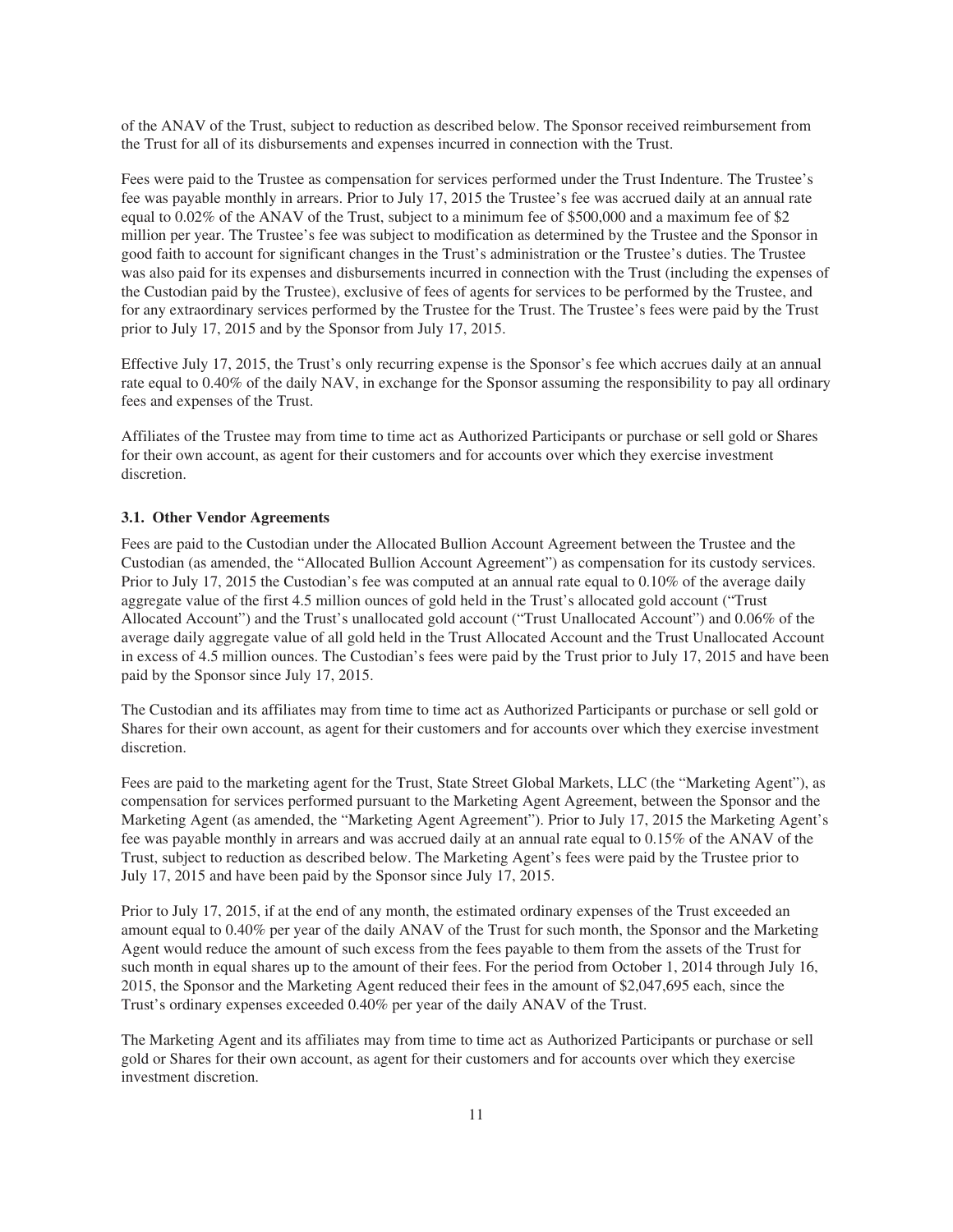Effective July 17, 2015, the Trust's only recurring expense is the Sponsor's fee which accrues daily at an annual rate equal to 0.40% of the daily NAV, in exchange for the Sponsor assuming the responsibility to pay all ordinary fees and expenses of the Trust which include fees and expenses of the Trustee, the fees and expenses of the Custodian for the custody of the Trust's gold bars, the fees and expenses of the Sponsor, certain taxes, the fees of the Marketing Agent, printing and mailing costs, legal and audit fees, registration fees, NYSE Arca listing fees and other marketing costs and expenses. In order to pay the Trust's expenses, the Trustee sells gold held by the Trust on an as-needed basis. Each sale of gold by the Trust is a taxable event to the Shareholders.

#### **Amounts Payable to Related Parties and Other Vendor Agreements**

| (Amounts in 000's of US\$) | Mar-31,<br>2016 | Sep-30,<br>2015 |
|----------------------------|-----------------|-----------------|
|                            |                 | $\sim$          |
|                            |                 |                 |
|                            | 10.930          | 8.089           |
|                            |                 |                 |
|                            |                 | \$8,089         |

#### **4. Concentration of Risk**

The Trust's sole business activity is the investment in gold. Various factors could affect the price of gold: (i) global gold supply and demand, which is influenced by such factors as forward selling by gold producers, purchases made by gold producers to unwind gold hedge positions, central bank purchases and sales, and production and cost levels in major gold-producing countries such as China, Australia, South Africa and the United States; (ii) investors' expectations with respect to the rate of inflation; (iii) currency exchange rates; (iv) interest rates; (v) investment and trading activities of hedge funds and commodity funds; and (vi) global or regional political, economic or financial events and situations. In addition, there is no assurance that gold will maintain its long-term value in terms of purchasing power in the future. In the event that the price of gold declines, the Sponsor expects the value of an investment in the Shares to decline proportionately. Each of these events could have a material effect on the Trust's financial position and results of operations.

#### **5. Indemnification**

The Sponsor and its shareholders, members, directors, officers, employees, affiliates and subsidiaries are indemnified from the Trust and held harmless against certain losses, liabilities or expenses incurred in the performance of their duties under the Trust Indenture without gross negligence, bad faith, willful misconduct, willful malfeasance or reckless disregard of the indemnified party's obligations and duties under the Trust Indenture. Such indemnity includes payment from the Trust of the costs and expenses incurred in defending against any claim or liability under the Trust Indenture. Under the Trust Indenture, the Sponsor may be able to seek indemnification from the Trust for payments it makes in connection with the Sponsor's activities under the Trust Indenture to the extent its conduct does not disqualify it from receiving such indemnification under the terms of the Trust Indenture. The Sponsor will also be indemnified from the Trust and held harmless against any loss, liability or expense arising under the Marketing Agent Agreement or any agreement entered into with an Authorized Participant which provides the procedures for the creation and redemption of Baskets and for the delivery of gold and any cash required for creations and redemptions insofar as such loss, liability or expense arises from any untrue statement or alleged untrue statement of a material fact contained in any written statement provided to the Sponsor by the Trustee. Any amounts payable to the Sponsor are secured by a lien on the Trust.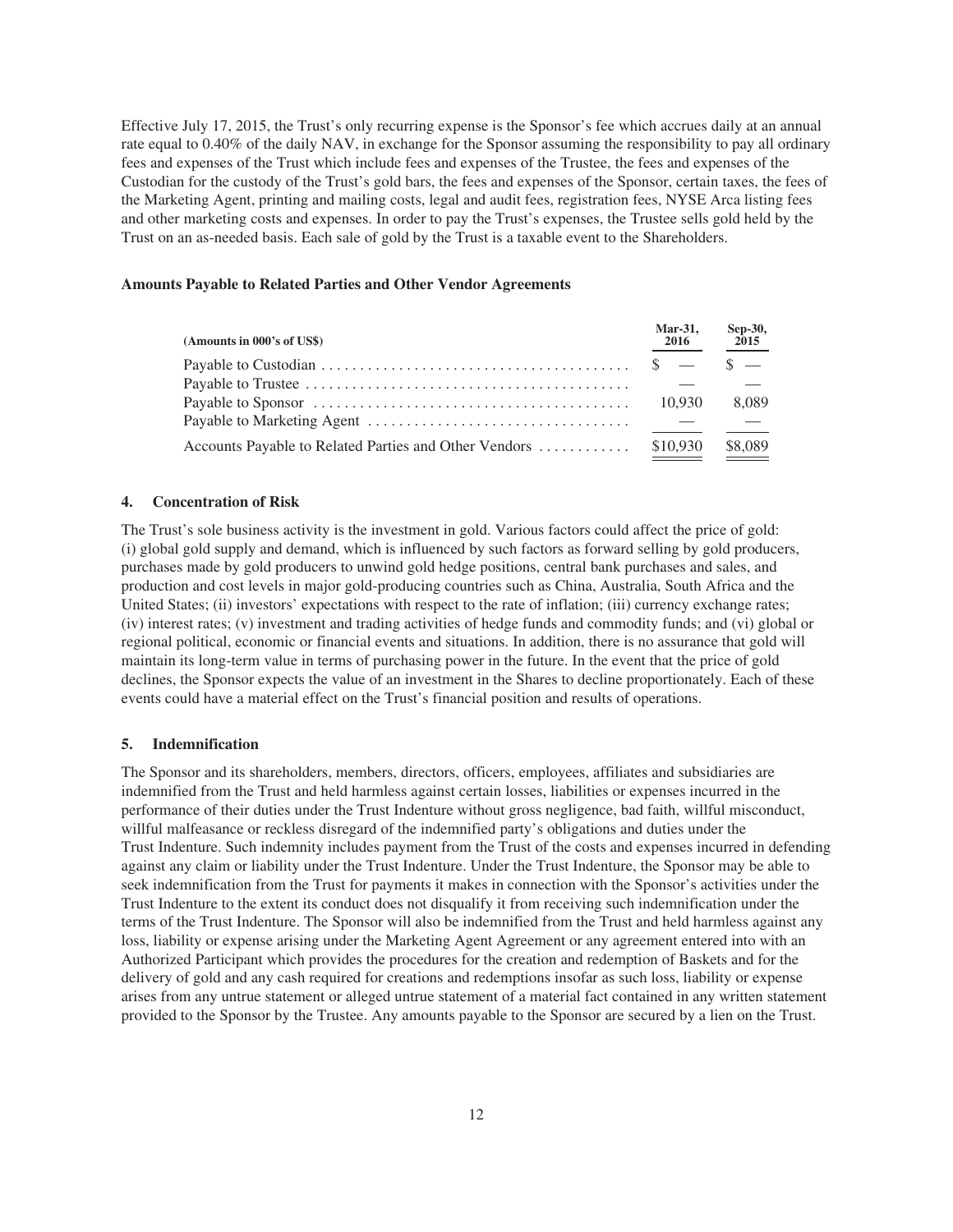The Sponsor has agreed to indemnify certain parties against certain liabilities and to contribute to payments that such parties may be required to make in respect of those liabilities. The Trustee has agreed to reimburse such parties, solely from and to the extent of the Trust's assets, for indemnification and contribution amounts due from the Sponsor in respect of such liabilities to the extent the Sponsor has not paid such amounts when due. The Sponsor has agreed that, to the extent the Trustee pays any amount in respect of the reimbursement obligations described in the preceding sentence, the Trustee, for the benefit of the Trust, will be subrogated to and will succeed to the rights of the party so reimbursed against the Sponsor.

#### **6. Financial Highlights**

The Trust is presenting the following financial highlights related to investment performance and operations of a Share outstanding for the three and six month periods ended March 31, 2016 and 2015. The net investment loss and total expense ratios have been annualized. The total return at net asset value is based on the change in net asset value of a Share during the period and the total return at market value is based on the change in market value of a Share on the NYSE Arca during the period. An individual investor's return and ratios may vary based on the timing of capital transactions.

|                                                                            | <b>Three Months</b><br><b>Ended</b><br>March 31,<br>2016 | <b>Three Months</b><br><b>Ended</b><br>March 31,<br>2015 | <b>Six Months</b><br><b>Ended</b><br>March 31,<br>2016 | <b>Six Months</b><br><b>Ended</b><br>March 31,<br>2015 |
|----------------------------------------------------------------------------|----------------------------------------------------------|----------------------------------------------------------|--------------------------------------------------------|--------------------------------------------------------|
| <b>Net Asset Value</b>                                                     |                                                          |                                                          |                                                        |                                                        |
| Net asset value per Share, beginning of period $\dots \dots$               | \$101.62                                                 | \$115.20                                                 | \$106.68                                               | \$116.97                                               |
| Net investment income/(loss)<br>Net Realized and Change in Unrealized Gain | (0.11)                                                   | (0.12)                                                   | (0.22)                                                 | (0.23)                                                 |
|                                                                            | 16.72                                                    | (1.17)                                                   | 11.77                                                  | (2.83)                                                 |
|                                                                            | 16.61                                                    | (1.29)                                                   | 11.55                                                  | (3.06)                                                 |
| Net asset value per Share, end of period                                   | \$118.23                                                 | \$113.91                                                 | \$118.23                                               | \$113.91                                               |
| Market value per Share, beginning of period                                | \$101.46                                                 | \$113.58                                                 | \$106.86                                               | \$116.21                                               |
| Market value per Share, end of period                                      | \$117.64                                                 | \$113.66                                                 | \$117.64                                               | \$113.66                                               |
| Ratio to average net assets                                                |                                                          |                                                          |                                                        |                                                        |
|                                                                            | $(0.40)\%$                                               | $(0.40)\%$                                               | $(0.40)\%$                                             | $(0.40)\%$                                             |
|                                                                            | $0.40\%$                                                 | $0.41\%$                                                 | $0.40\%$                                               | $0.43\%$                                               |
|                                                                            | $0.40\%$                                                 | $0.40\%(3)$                                              | $0.40\%$                                               | $0.40\%(3)$                                            |
| Total Return, at net asset value $(2)$                                     | 16.35%                                                   | $(1.12)\%$                                               | 10.83%                                                 | $(2.62)\%$                                             |
| Total Return, at market value $(2)$                                        | 15.95%                                                   | $0.07\%$                                                 | 10.09%                                                 | $(2.19)\%$                                             |

(1) Percentages are annualized.

(2) Percentages are not annualized.

(3) Net expense ratio reflects fee waivers for the three and six month periods ended March 31,2015.

#### **7. Subsequent Events**

The Sponsor has evaluated events through the issuance of financial statements and determined that no events have occurred that require disclosure.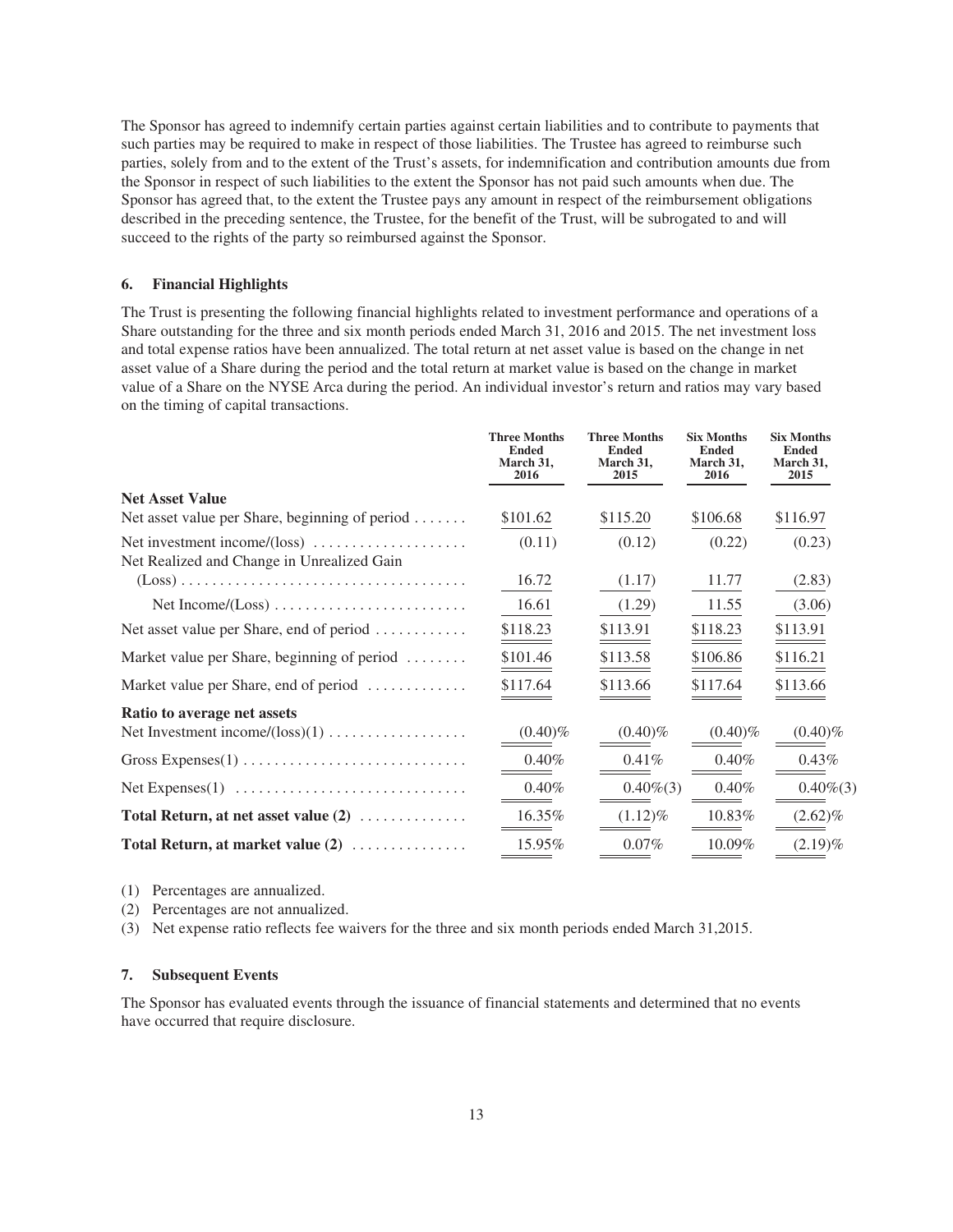#### **Item 2. Management's Discussion and Analysis of Financial Condition and Results of Operations**

*This information should be read in conjunction with the financial statements and notes included in Item 1 of Part I of this Quarterly Report. The discussion and analysis which follows may contain trend analysis and other forward-looking statements within the meaning of Section 21E of the Securities Exchange Act of 1934 which reflect our current views with respect to future events and financial results. Words such as "anticipate," "expect," "intend," "plan," "believe," "seek," "outlook" and "estimate" as well as similar words and phrases signify forward-looking statements. SPDR*® *Gold Trust's forward-looking statements are not guarantees of future results and conditions and important factors, risks and uncertainties may cause our actual results to differ materially from those expressed in our forward-looking statements.*

#### **Trust Overview**

SPDR® Gold Trust is an investment trust that was formed on November 12, 2004 ("Date of Inception"). The Trust issues baskets of Shares, or Baskets, in exchange for deposits of gold and distributes gold in connection with the redemption of Baskets. The investment objective of the Trust is for the Shares to reflect the performance of the price of gold bullion, less the expenses of the Trust's operations. The Shares are designed to provide investors with a cost effective and convenient way to invest in gold.

As of the date of this quarterly report, Barclays Capital Inc., Credit Suisse Securities (USA) LLC, Goldman, Sachs & Co., Goldman Sachs Execution & Clearing, L.P., HSBC Securities (USA) Inc., J.P. Morgan Securities Inc., Merrill Lynch Professional Clearing Corp., Morgan Stanley & Co. LLC, RBC Capital Markets LLC, Scotia Capital (USA) Inc., UBS Securities LLC, and Virtu Financial BD LLC are the only Authorized Participants. An updated list of Authorized Participants can be obtained from the Trustee or the Sponsor.

Investing in the Shares does not insulate the investor from certain risks, including price volatility. The following chart illustrates the movement in the price of the Shares and NAV of the Shares against the corresponding gold price (per 1/10 of an oz. of gold) since the day the Shares first began trading on the NYSE:



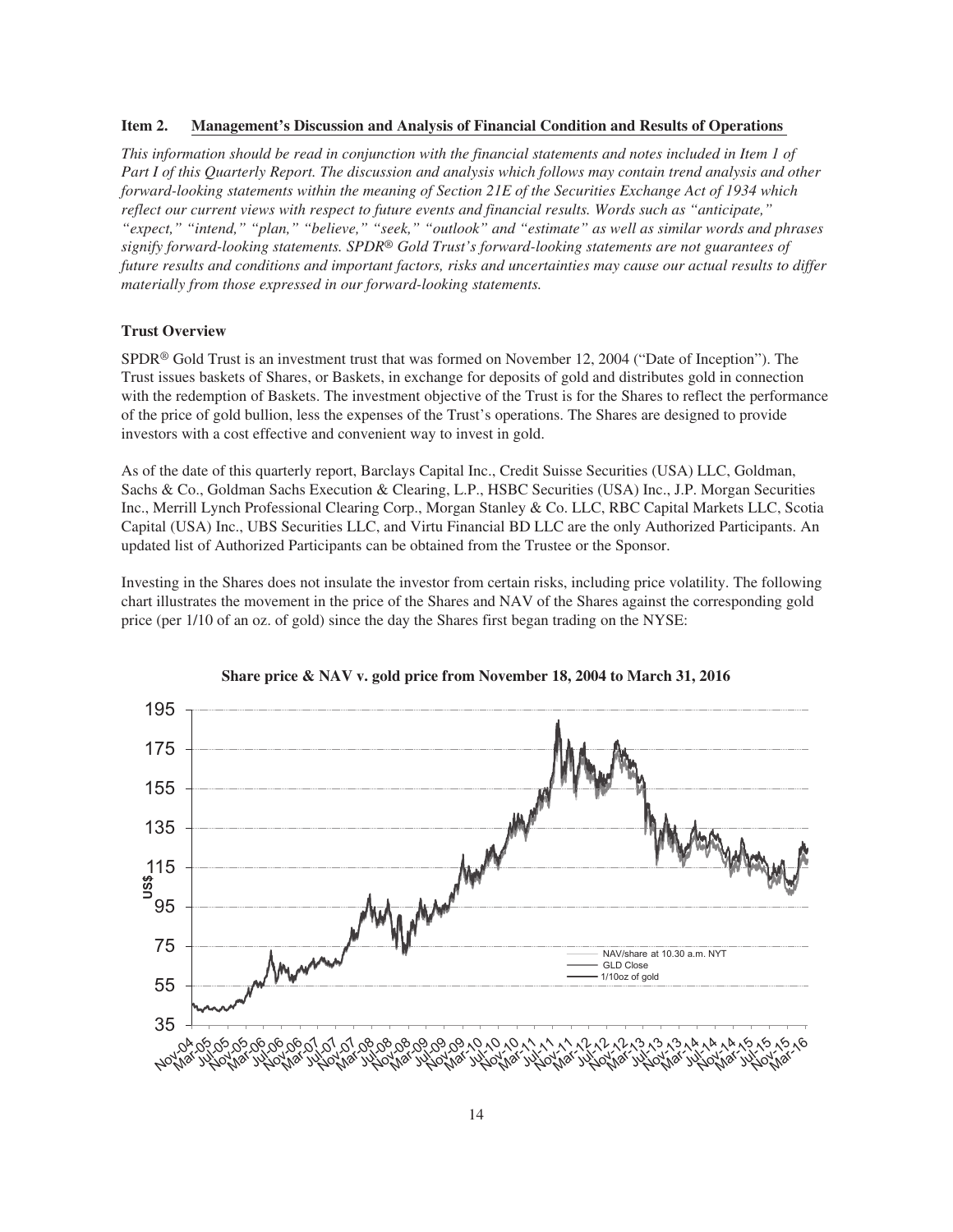The divergence of the price of the Shares and NAV of the Shares from the gold price over time reflects the cumulative effect of the Trust expenses that arise if an investment had been held since inception.

#### **Critical Accounting Policy**

#### **Valuation of Gold, Definition of NAV**

As of the LBMA Gold Price on each day that the NYSE Arca is open for regular trading or, if there is no LBMA Gold Price on such day or the LBMA Gold Price has not been announced by 12:00 PM New York time on such day, as of 12:00 PM New York time on such day, or the Valuation Time, the Trustee values the gold held by the Trust and determines the NAV of the Trust.

At the Valuation Time, the Trustee values the Trust's gold on the basis of that day's LBMA Gold Price PM or, if no LBMA Gold Price PM is made on such day or has not been announced by the Valuation Time, the next most recent LBMA Gold Price (AM or PM) determined prior to the Valuation Time will be used, unless the Trustee, in consultation with the Sponsor, determines that such price is inappropriate as a basis for valuation. In the event the Trustee and the Sponsor determine that the LBMA Gold Price PM or last prior LBMA Gold Price (AM or PM) is not an appropriate basis for valuation of the Trust's gold, they will identify an alternative basis for such valuation to be employed by the Trustee. While we believe that the LBMA Gold Price is an appropriate indicator of the value of gold, there are other indicators that are available that could be different than the LBMA Gold Price. The use of such an alternative indicator could result in materially different fair value pricing of the gold in the Trust which could result in different market adjustments or redemption value adjustments of our outstanding redeemable Shares.

Once the value of the gold has been determined, the Trustee subtracts all estimated accrued unitary fees, expenses and other liabilities of the Trust from the total value of the gold and all other assets of the Trust (other than any amounts credited to the Trust's reserve account, if established). The resulting figure is the NAV of the Trust. The NAV of the Trust is used to compute the Sponsor's fee. The Trustee determines the NAV per Share by dividing the NAV of the Trust by the number of Shares outstanding as of the close of trading on NYSE Arca.

#### *Custody of Gold*

Gold is held by HSBC Bank plc (the "Custodian") on behalf of the Trust.

#### **Results of Operations**

In the six months ended March 31, 2016, an additional 83,000,000 Shares (830 Baskets) were created in exchange for 7,937,885 ounces of gold, 38,200,000 Shares (382 Baskets) were redeemed in exchange for 3,655,384 ounces of gold, and 42,896 ounces of gold were sold to pay expenses.

As at March 31, 2016, the Custodian held 26,484,117 ounces of gold on behalf of the Trust in its vault, 100% of which is allocated gold in the form of London Good Delivery gold bars including gold payable, with a market value of \$32,760,852,177 (cost — \$32,291,685,964) based on the LBMA Gold Price PM on March 31, 2016. Subcustodians held no gold on behalf of the Trust as of March 31, 2016. During the quarter ended March 31, 2016, the greatest amount of gold held by subcustodians was approximately 29 tonnes or approximately 3.8% of the Trust's gold at such date. The Bank of England held that gold as subcustodian.

As at September 30, 2015, the Custodian held 21,995,797 ounces of gold in its vault 100% of which is allocated gold in the form of London Good Delivery gold bars including gold payable, with a market value of \$24,503,317,923 (cost — \$27,103,546,125). Subcustodians held nil ounces of gold in their vaults on behalf of the Trust.

As at March 14, 2016, Inspectorate International Limited, a subsidiary of Bureau Veritas Inspectorate, concluded the annual random sample count of the Trust's gold bullion held by the Custodian. The results can be found on www.spdrgoldshares.com.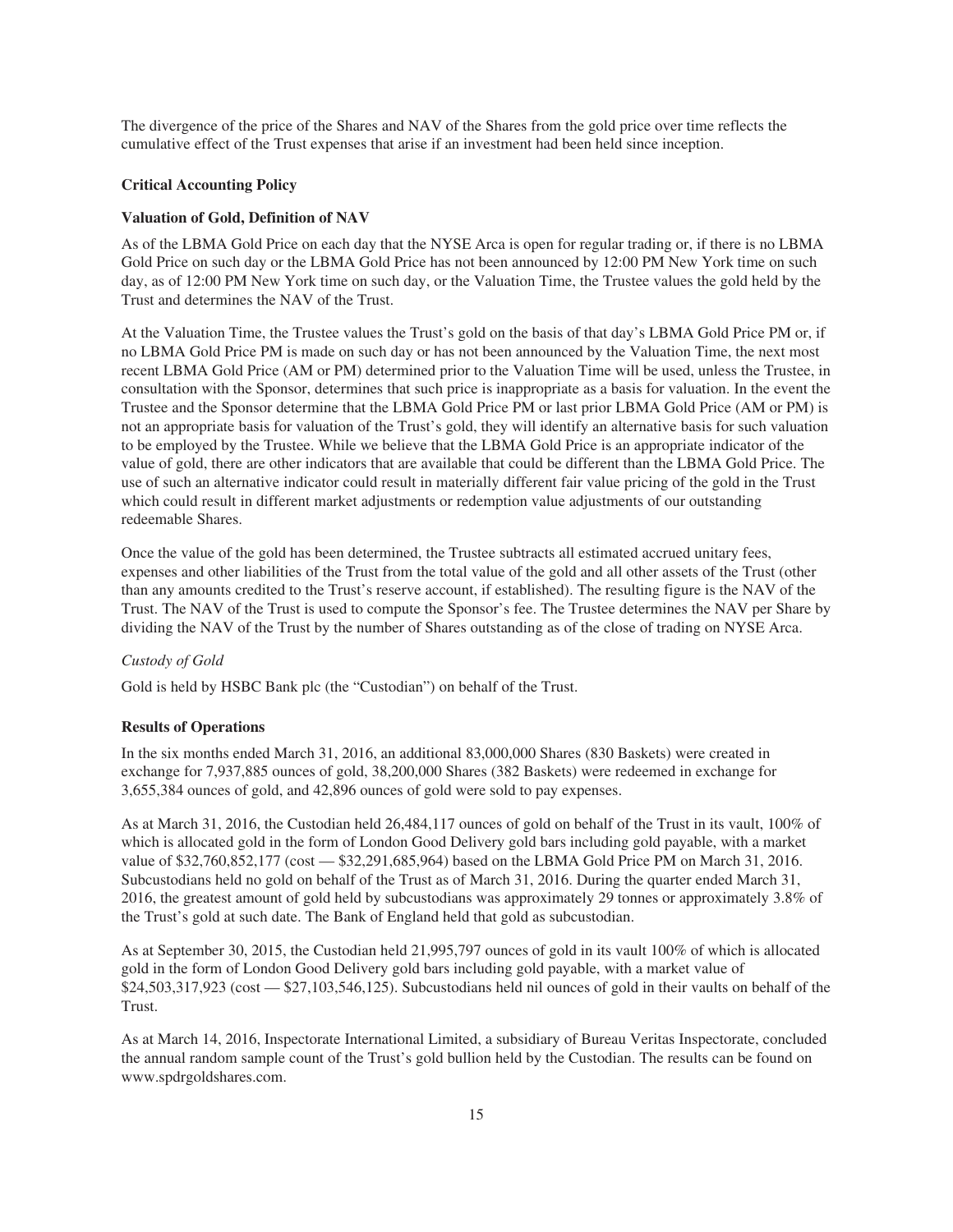#### *Cash Resources and Liquidity*

At March 31, 2016 the Trust did not have any cash balances. When selling gold to pay expenses, the Trustee endeavors to sell the exact amount of gold needed to pay expenses in order to minimize the Trust's holdings of assets other than gold. As a consequence, we expect that the Trust will not record any cash flow from its operations and that its cash balance will be zero at the end of each reporting period.

#### *Analysis of Movements in the Price of Gold*

As movements in the price of gold are expected to directly affect the price of the Trust's Shares, investors should understand what the recent movements in the price of gold have been. Investors, however, should also be aware that past movements in the gold price are not indicators of future movements. This section identifies recent trends in the movements of the gold price.

The following chart provides historical background on the price of gold. The chart illustrates movements in the price of gold in US dollars per ounce over the period from April 1, 2011 to March 31, 2016, and is based on the LBMA Gold Price PM since March 20, 2015 and previously the London PM Fix.



**Daily gold price - April 1, 2011 to March 31, 2016**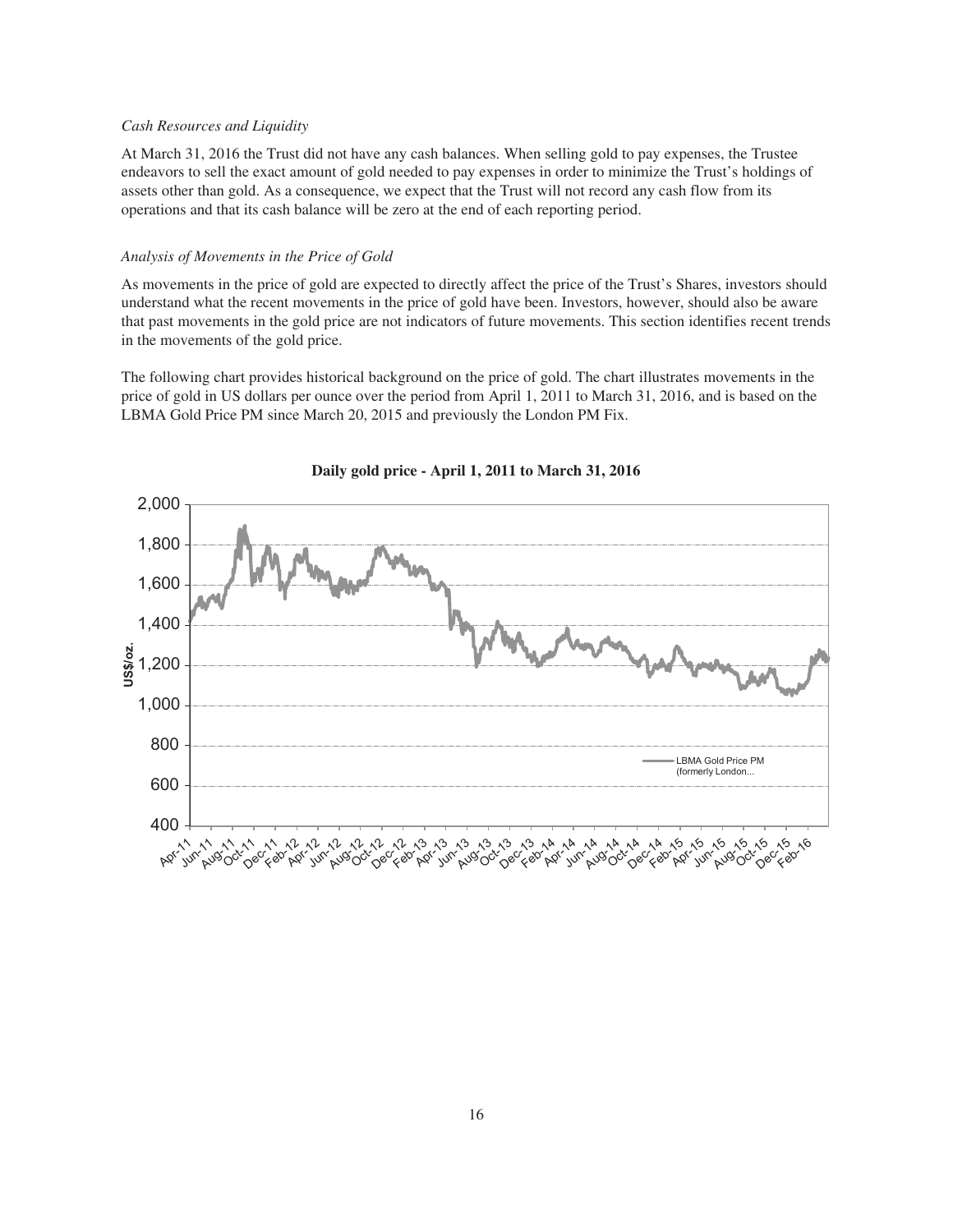The average, high, low and end-of-period gold prices for the three and twelve month periods over the prior three years and for the period from the Date of Inception through March 31, 2016, based on the LBMA Gold Price PM (formerly the London PM Fix), were:

**Last**

| <b>Period</b>                                | Average | <b>High</b> | Date                    | Low        | Date                                            | End of<br>period | பய<br>business<br>$\mathbf{day}^{(1)}$ |
|----------------------------------------------|---------|-------------|-------------------------|------------|-------------------------------------------------|------------------|----------------------------------------|
| Three months to June 30,                     |         |             |                         |            |                                                 |                  |                                        |
| $2013$ \$1,414.80                            |         | \$1,583.50  | Apr 02, 2013 \$1,192.00 |            | Jun 28, 2013                                    | \$1,192.00       | Jun 28, 2013                           |
| Three months to                              |         |             |                         |            |                                                 |                  |                                        |
| September 30, 2013  \$1,326.28               |         | \$1,419.50  | Aug 28, 2013 \$1,212.75 |            | Jul 05, 2013                                    | \$1,326.50       | Sep 30, 2013                           |
| Three months to                              |         |             |                         |            |                                                 |                  |                                        |
| December 31, 2013  \$1,273.75 <sup>(3)</sup> |         | \$1,361.00  | Oct 28, 2013            | \$1,195.25 | Dec 20, 2013                                    |                  | \$1,201.50 Dec 31, 2013 <sup>(2)</sup> |
| Three months to March 31,                    |         |             |                         |            |                                                 |                  |                                        |
|                                              |         | \$1,385.00  | Mar 14, 2014 \$1,221.00 |            | Jan 08, 2014                                    | \$1,291.75       | Mar 31, 2014                           |
| Three months to June 30,                     |         |             |                         |            |                                                 |                  |                                        |
| $2014$ \$1,288.44                            |         | \$1,325.75  | Apr 14, 2014 \$1,242.75 |            | Jun 03, 2014 \$1,315.00                         |                  | Jun 30, 2014                           |
| Three months to                              |         |             |                         |            |                                                 |                  |                                        |
| September 30, 2014  \$1,281.21               |         | \$1,340.25  | Jul 10, 2014 \$1,213.50 |            | Sep 22, 2014 \$1,216.50                         |                  | Sep 30, 2014                           |
| Three months to                              |         |             |                         |            |                                                 |                  |                                        |
| December 31, 2014  \$1,200.69 <sup>(3)</sup> |         | \$1,250.25  |                         |            | Oct 21, 2014 \$1,142.00 Nov 05, 2014 \$1,199.25 |                  | Dec 31, 2014 <sup>(2)</sup>            |
| Three months to March 31,                    |         |             |                         |            |                                                 |                  |                                        |
|                                              |         | \$1,295.75  | Jan 22, 2015 \$1,147.25 |            | Mar 18, 2015 \$1,187.00                         |                  | Mar 31, 2015                           |
| Three months to June 30,                     |         |             |                         |            |                                                 |                  |                                        |
|                                              |         | \$1,225.00  | May 14, 2015 \$1,164.60 |            | Jun 05, 2015                                    | \$1,171.00       | Jun 30, 2015                           |
| Three months to                              |         |             |                         |            |                                                 |                  |                                        |
| September 30, 2015  \$1,123.87               |         | \$1,168.00  | Jul 01, 2015            | \$1,080.80 | Jul 24, 2015                                    | \$1,114.00       | Sep 30, 2015                           |
| Three months to                              |         |             |                         |            |                                                 |                  |                                        |
| December 31, 2015  \$1,105.29 <sup>(3)</sup> |         | \$1,184.25  | Oct 15, 2015            | \$1,049.40 | Dec 17, 2015                                    | \$1,062.25       | Dec 31, $2015^{(2)}$                   |
| Three months to March 31,                    |         |             |                         |            |                                                 |                  |                                        |
| $2016$ \$1,184.30                            |         | \$1,277.50  | Mar 04, 2016 \$1,077.00 |            | Jan 05, 2016                                    | \$1,237.00       | Mar 31, 2016                           |
| Twelve months ended                          |         |             |                         |            |                                                 |                  |                                        |
| March 31, 2014  \$1,326.41                   |         | \$1,583.50  | Apr 02, 2013 \$1,192.00 |            | Jun 28, 2013                                    | \$1,291.75       | Mar 31, 2014                           |
| Twelve months ended                          |         |             |                         |            |                                                 |                  |                                        |
| March 31, 2015  \$1,247.11                   |         | \$1,340.25  | Jul 10, 2014            |            | \$1,142.00 Nov 05, 2014 \$1,187.00 Mar 31, 2015 |                  |                                        |
| Twelve months ended                          |         |             |                         |            |                                                 |                  |                                        |
| March 31, 2016 $\dots$ \$1,150.86            |         | \$1,277.50  | Mar 04, 2016 \$1,049.40 |            | Dec 17, 2015                                    | \$1,237.00       | Mar 31, 2016                           |
| November 12, 2004 to                         |         |             |                         |            |                                                 |                  |                                        |
| March 31, 2016 $\dots \dots$ \$1,075.46      |         | \$1,895.00  | Sep 05, 2011            | \$411.10   | Feb 08, 2005                                    |                  | \$1,237.00 Mar 31, 2016                |
|                                              |         |             |                         |            |                                                 |                  |                                        |

(1) The end of period gold price is the LBMA Gold Price PM (formerly the London PM Fix) on the last business day of the period. This is in accordance with the Trust Indenture and the basis used for calculating the Net Asset Value of the Trust.

- (2) There was no LBMA Gold Price PM on the last business day of December 2015. There was no London PM Fix on the last business day of December 2013 and 2014. The LBMA Gold Price AM on the last business day of December 2015 was \$1,062.25. The London AM Fix on the last business day of December 2013 and 2014 was \$1,201.50 and \$1,199.25, respectively. The Net Asset Value of the Trust on December 31, 2015 was calculated using the LBMA Gold Price AM, in accordance with the Trust Indenture. The Net Asset Value of the Trust on December 30, 2013 and December 31, 2014 was calculated using the London AM Fix, in accordance with the Trust Indenture.
- (3) There was no LBMA Gold Price PM or London PM Fix for both December 24 and December 31 for the periods ended 2013, 2014 and 2015. For comparative purposes, the average was calculated using the LBMA Gold Price AM or London AM Fix for those business days. Accordingly, the Net Asset Value of the Trust for December 24 and December 31 for the periods ended 2013, 2014 and 2015, was calculated using the LBMA Gold Price AM or London AM Fix, as applicable.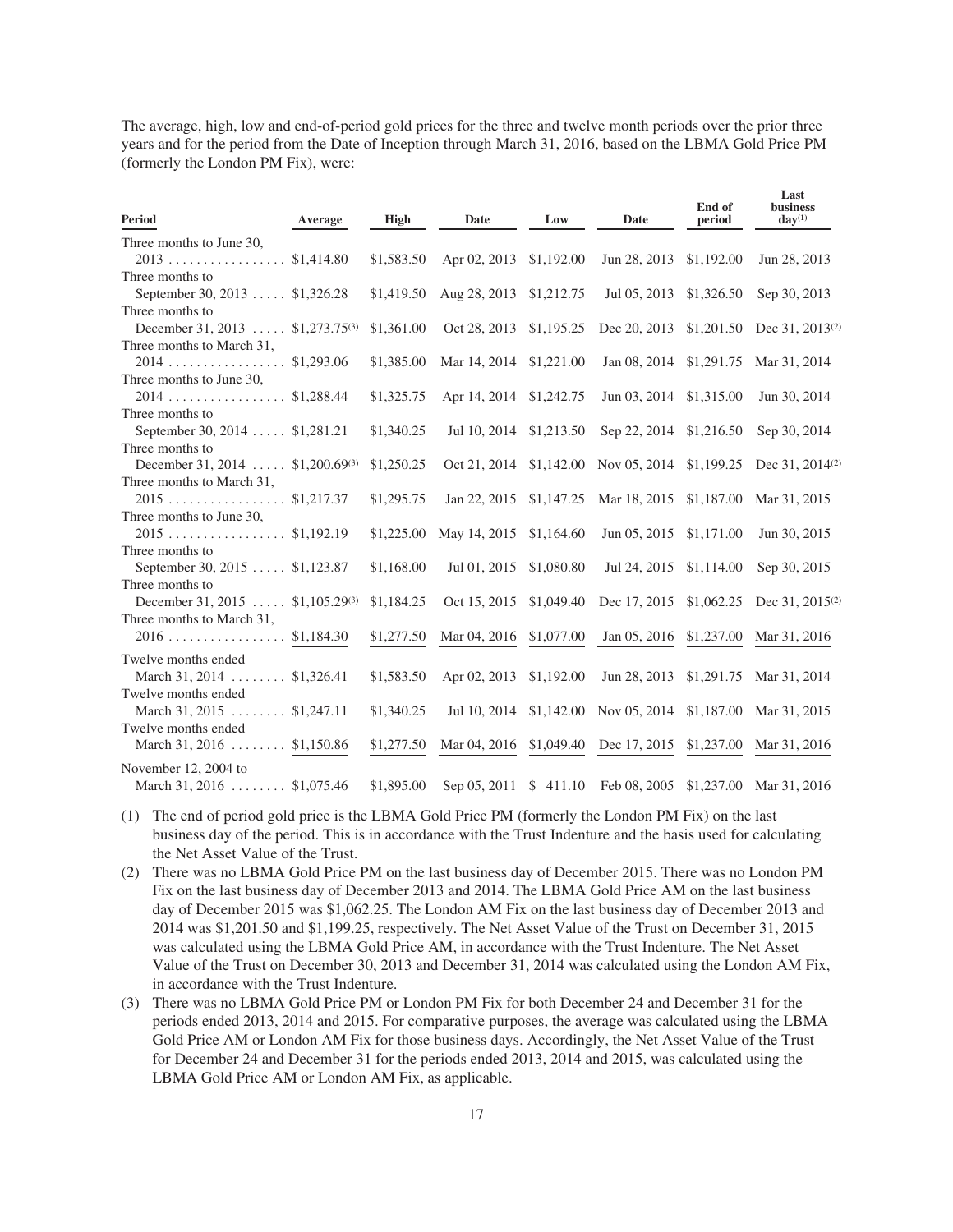#### **Item 3. Quantitative and Qualitative Disclosures About Market Risk**

The Trust Indenture does not authorize the Trustee to borrow for payment of the Trust's ordinary expenses. The Trust does not engage in transactions in foreign currencies which could expose the Trust or holders of Shares to any foreign currency related market risk. The Trust does not invest in any derivative financial instruments or long-term debt instruments.

## **Item 4. Controls and Procedures**

*Disclosure controls and procedures.* Under the supervision and with the participation of the Sponsor, World Gold Trust Services, LLC, including its chief executive officer and chief financial officer, we carried out an evaluation of the effectiveness of the design and operation of the Trust's disclosure controls and procedures. Based upon that evaluation, our chief executive officer and chief financial officer concluded that the disclosure controls and procedures were effective as of the end of the period covered by this quarterly report.

*Internal control over financial reporting.* There has been no change in the internal control of the Trust over financial reporting that occurred during our most recent fiscal quarter that has materially affected, or is reasonably likely to materially affect, the internal control over financial reporting.

## **PART II - OTHER INFORMATION:**

#### **Item 1. Legal Proceedings**

Not applicable.

#### **Item 1A. Risk Factors**

You should carefully consider the factors discussed in Part I, Item 1A. "Risk Factors" in our Annual Report on Form 10-K for the year ended September 30, 2015, which could materially affect our business, financial condition or future results. The risks described in our Annual Report on Form 10-K are not the only risks facing the Trust. Additional risks and uncertainties not currently known to us or that we currently deem to be immaterial also may materially adversely affect our business, financial condition and/or operating results.

#### **Item 2. Unregistered Sales of Equity Securities and Use of Proceeds**

- a) None.
- b) Not applicable.
- c) As of the date of the formation of the Trust on November 12, 2004, the NAV of the Trust, which represents the value of the gold deposited in the Trust, was \$13,081,500, and the NAV per Share was \$43.60. Since formation and through March 31, 2016, 10,923 Baskets (1,092,300,000 Shares) have been created and 8,168 Baskets (816,800,000 Shares) have been redeemed.

| Period                   | <b>Total Number of Shares</b><br><b>Redeemed</b> | <b>Average Ounces of Gold</b><br><b>Per Share</b> |
|--------------------------|--------------------------------------------------|---------------------------------------------------|
| $01/01/16$ to $01/31/16$ | 1,200,000                                        | .09565                                            |
| $02/01/16$ to $02/29/16$ | 2,200,000                                        | .09563                                            |
| $03/01/16$ to $03/31/16$ | 5,800,000                                        | .09559                                            |
| Total                    | 9,200,000                                        | .09562                                            |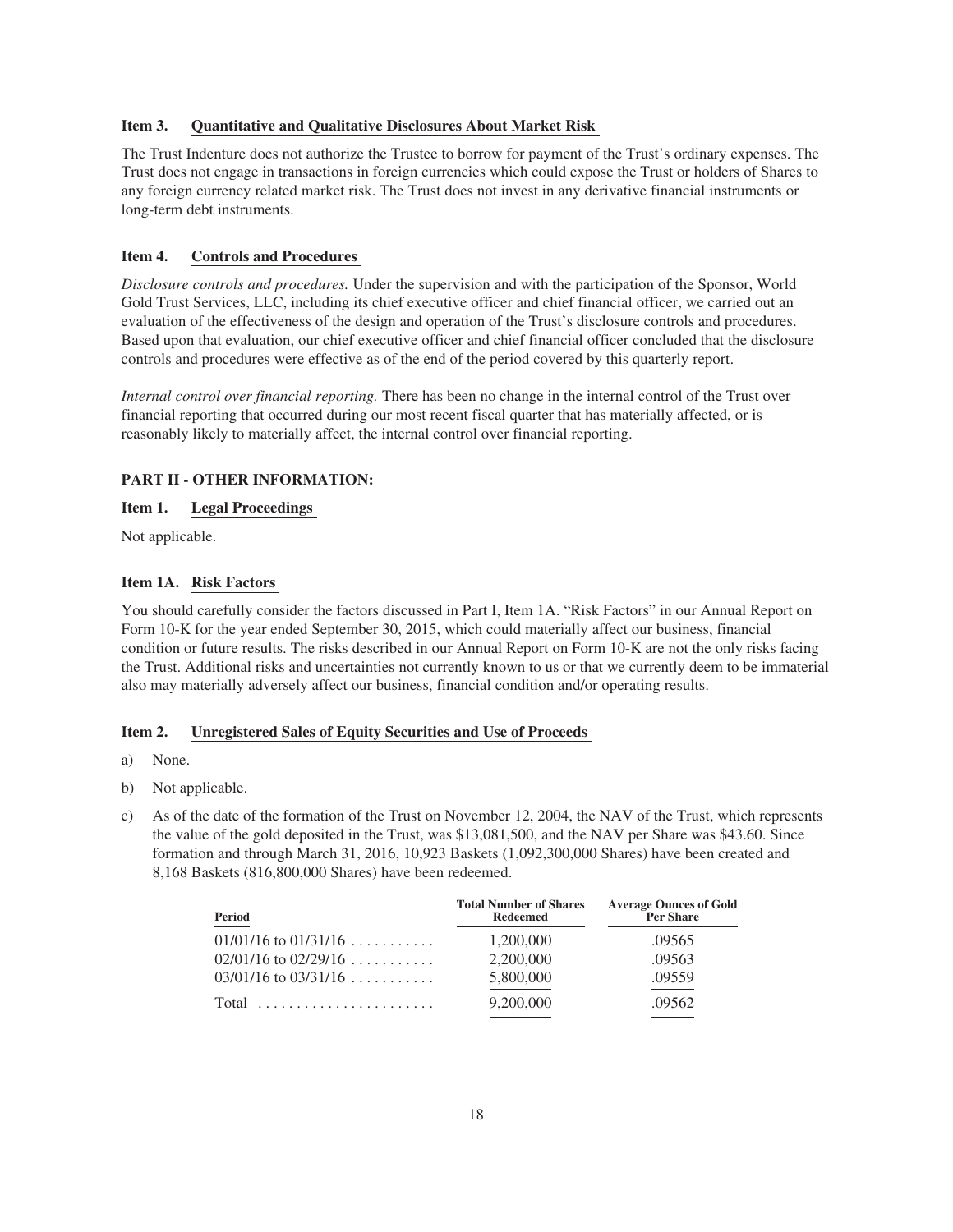**Item 3. Defaults Upon Senior Securities**

None.

**Item 4. Mine Safety Disclosures.**

None.

# **Item 5. Other Information**

None.

# **Item 6. Exhibits**

The exhibits listed on the accompanying Exhibit Index, and such Exhibit Index, are filed or incorporated by reference as a part of this report.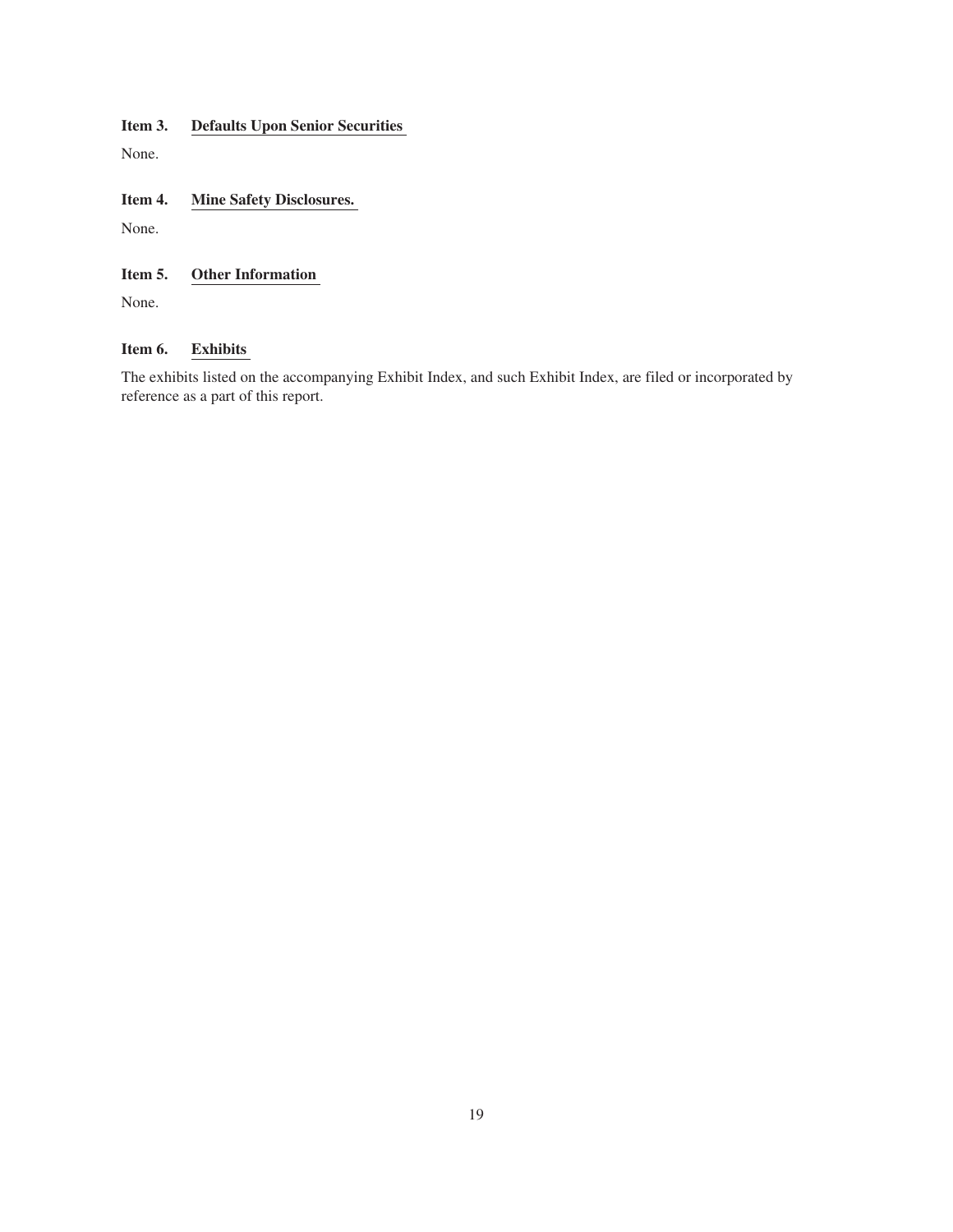# **SIGNATURES**

Pursuant to the requirements of the Securities Exchange Act of 1934, the registrant has duly caused this report to be signed on its behalf by the undersigned in the capacities\* indicated thereunto duly authorized.

> WORLD GOLD TRUST SERVICES, LLC Sponsor of the SPDR® Gold Trust (Registrant)

/s/ Aram Shishmanian

Aram Shishmanian Principal Executive Officer

/s/ Samantha McDonald

Samantha McDonald Principal Financial and Accounting Officer

Date: April 29, 2016

\* The Registrant is a trust and the persons are signing in their capacities as officers of World Gold Trust Services, LLC, the Sponsor of the Registrant.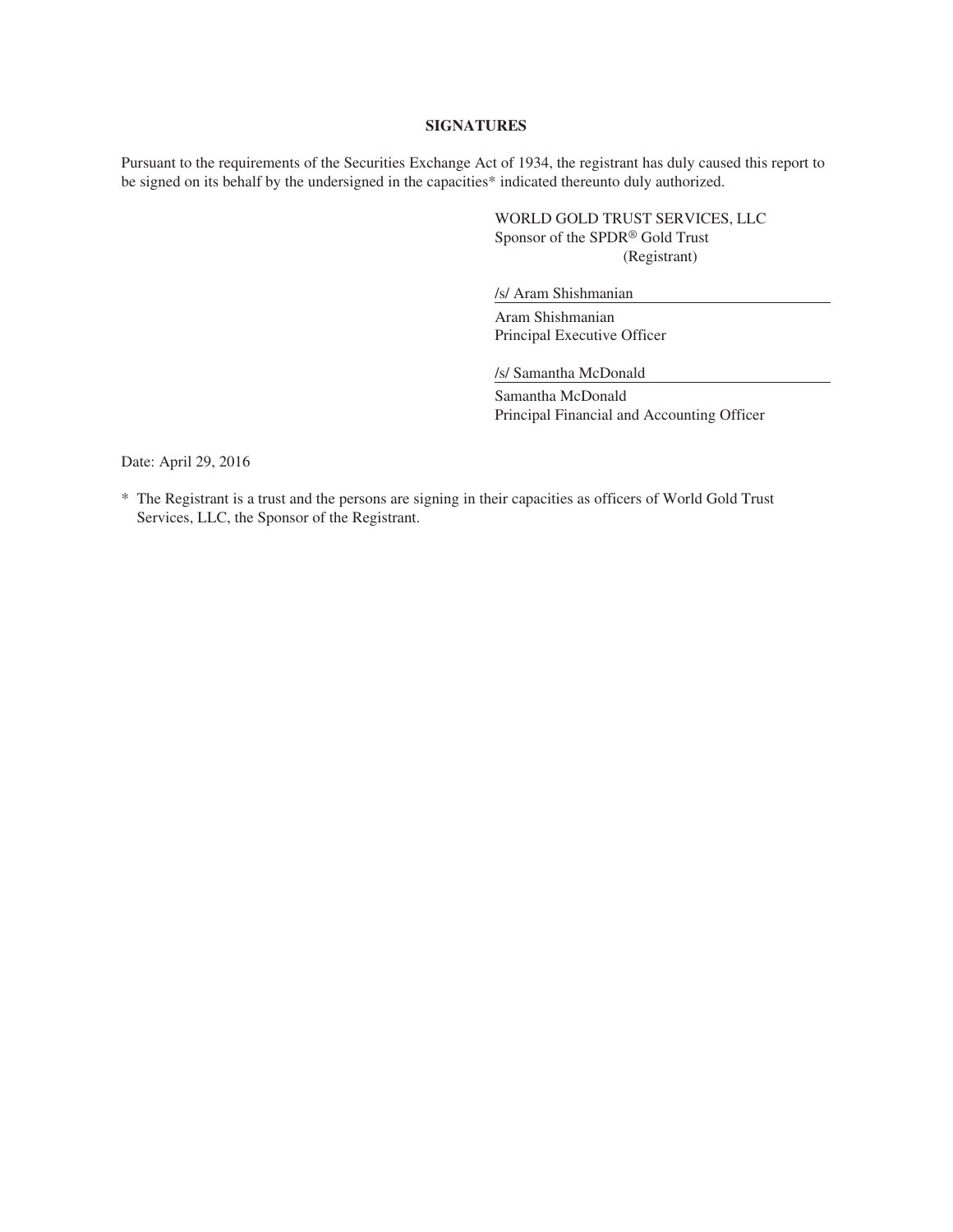# **EXHIBIT INDEX**

Pursuant to Item 601 of Regulation S-K

| <b>Exhibit</b><br>No. | <b>Description of Exhibit</b>                                                                                                                                                                                                                      |
|-----------------------|----------------------------------------------------------------------------------------------------------------------------------------------------------------------------------------------------------------------------------------------------|
| 31.1                  | Certification of Chief Executive Officer pursuant to Rule $13a-14(a)$ and $15d-14(a)$ under the<br>Securities Exchange Act of 1934, as amended, with respect to the Trust's Quarterly Report on<br>Form 10-Q for the quarter ended March 31, 2016. |
| 31.2                  | Certification of Chief Financial Officer pursuant to Rule $13a-14(a)$ and $15d-14(a)$ under the<br>Securities Exchange Act of 1934, as amended, with respect to the Trust's Quarterly Report on<br>Form 10-Q for the quarter ended March 31, 2016. |
| 32.1                  | Certification of Principal Executive Officer pursuant to Section 906 of the Sarbanes-Oxley Act of<br>2002, with respect to the Trust's Quarterly Report on Form 10-Q for the quarter ended<br>March 31, 2016.                                      |
| 32.2                  | Certification of Principal Financial Officer pursuant to Section 906 of the Sarbanes-Oxley Act of<br>2002, with respect to the Trust's Quarterly Report on Form 10-Q for the quarter ended<br>March 31, 2016.                                      |
| $101.$ INS*           | <b>XBRL Instance Document</b>                                                                                                                                                                                                                      |
| $101.SCH*$            | <b>XBRL Taxonomy Extension Schema Document</b>                                                                                                                                                                                                     |
| $101.CAL*$            | <b>XBRL Taxonomy Extension Calculation Linkbase Document</b>                                                                                                                                                                                       |
| $101.LAB*$            | <b>XBRL Taxonomy Extension Label Linkbase Document</b>                                                                                                                                                                                             |
| 101.PRE*              | <b>XBRL Taxonomy Extension Presentation Linkbase Document</b>                                                                                                                                                                                      |
| $101.DEF*$            | <b>XBRL Taxonomy Extension Definition Linkbase Document</b>                                                                                                                                                                                        |
|                       | $\sim$ $\sim$ $\sim$                                                                                                                                                                                                                               |

<sup>\*</sup> Pursuant to Rule 406T of Regulation S-T, these interactive data files are deemed not filed or part of a registration statement or prospectus for purposes of Sections 11 or 12 of the Securities Act of 1933, as amended, are deemed not filed for the purposes of Section 18 of the Securities and Exchange Act of 1934, as amended, and otherwise are not subject to liability under those sections.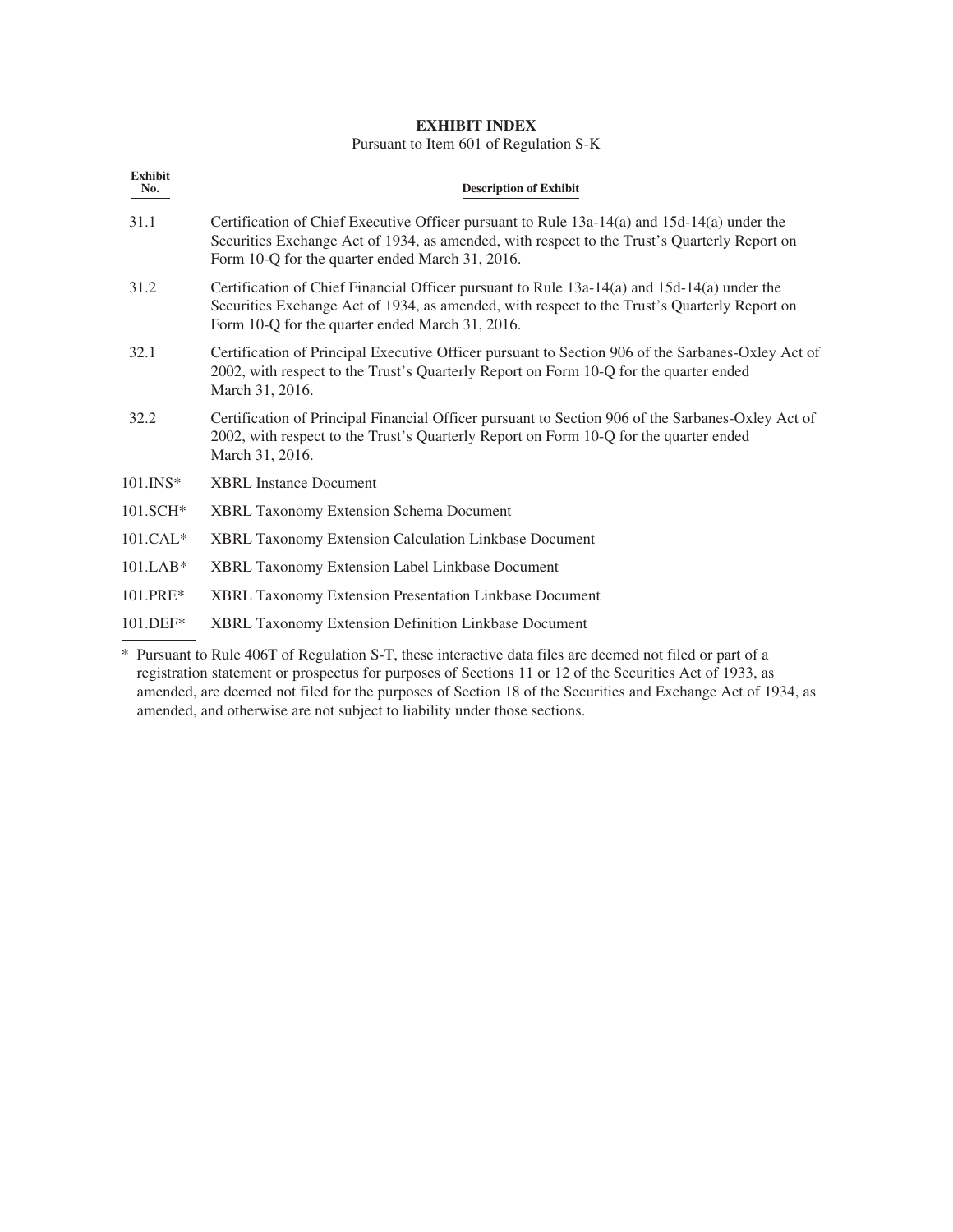# **CERTIFICATION OF CHIEF EXECUTIVE OFFICER PURSUANT TO RULE 13a-14(a) AND 15d-14(a) UNDER THE SECURITIES EXCHANGE ACT OF 1934, AS AMENDED**

I, Aram Shishmanian, certify that:

- 1. I have reviewed this quarterly report on Form 10-Q of the SPDR® Gold Trust ("Trust");
- 2. Based on my knowledge, this report does not contain any untrue statement of a material fact or omit to state a material fact necessary to make the statements made, in light of the circumstances under which such statements were made, not misleading with respect to the period covered by this report;
- 3. Based on my knowledge, the financial statements, and other financial information included in this report, fairly present in all material respects the financial condition, results of operations and cash flows of the registrant as of, and for, the periods presented in this report;
- 4. The other certifying officer and I are responsible for establishing and maintaining disclosure controls and procedures (as defined in Exchange Act Rules 13a-15(e) and 15d-15(e)) and internal control over financial reporting (as defined in Exchange Act Rules 13a-15(f) and 15d-15(f)) for the registrant and have:

a. Designed such disclosure controls and procedures, or caused such disclosure controls and procedures to be designed under our supervision, to ensure that material information relating to the registrant, including its consolidated subsidiaries, is made known to us by others within those entities, particularly during the period in which this report is being prepared;

b. Designed such internal control over financial reporting, or caused such internal control over financial reporting to be designed under our supervision, to provide reasonable assurance regarding the reliability of financial reporting and the preparation of financial statements for external purposes in accordance with generally accepted accounting principles;

c. Evaluated the effectiveness of the registrant's disclosure controls and procedures and presented in this report our conclusions about the effectiveness of the disclosure controls and procedures, as of the end of the period covered by this report based on such evaluation; and

d. Disclosed in this report any change in the registrant's internal control over financial reporting that occurred during the registrant's most recent fiscal quarter (the registrant's fourth fiscal quarter in the case of an annual report) that has materially affected, or is reasonably likely to materially affect, the registrant's internal control over financial reporting; and

5. The other certifying officer and I have disclosed, based on our most recent evaluation of internal control over financial reporting, to the auditors of the World Gold Council and of World Gold Trust Services, LLC and the audit committee of the board of directors of World Gold Trust Services, LLC (or persons performing the equivalent functions):

a. All significant deficiencies and material weaknesses in the design or operation of internal control over financial reporting which are reasonably likely to adversely affect the registrant's ability to record, process, summarize and report financial information; and

b. Any fraud, whether or not material, that involves persons who have a significant role in the registrant's internal control over financial reporting.

Date: April 29, 2016

/s/ Aram Shishmanian\*

Aram Shishmanian\*\* Chief Executive Officer

- The originally executed copy of this Certification will be maintained at the Sponsor's offices and will be made available for inspection upon request.
- The Registrant is a trust and Mr. Shishmanian is signing in his capacity as Chief Executive Officer of World Gold Trust Services, LLC, the Sponsor of the Registrant.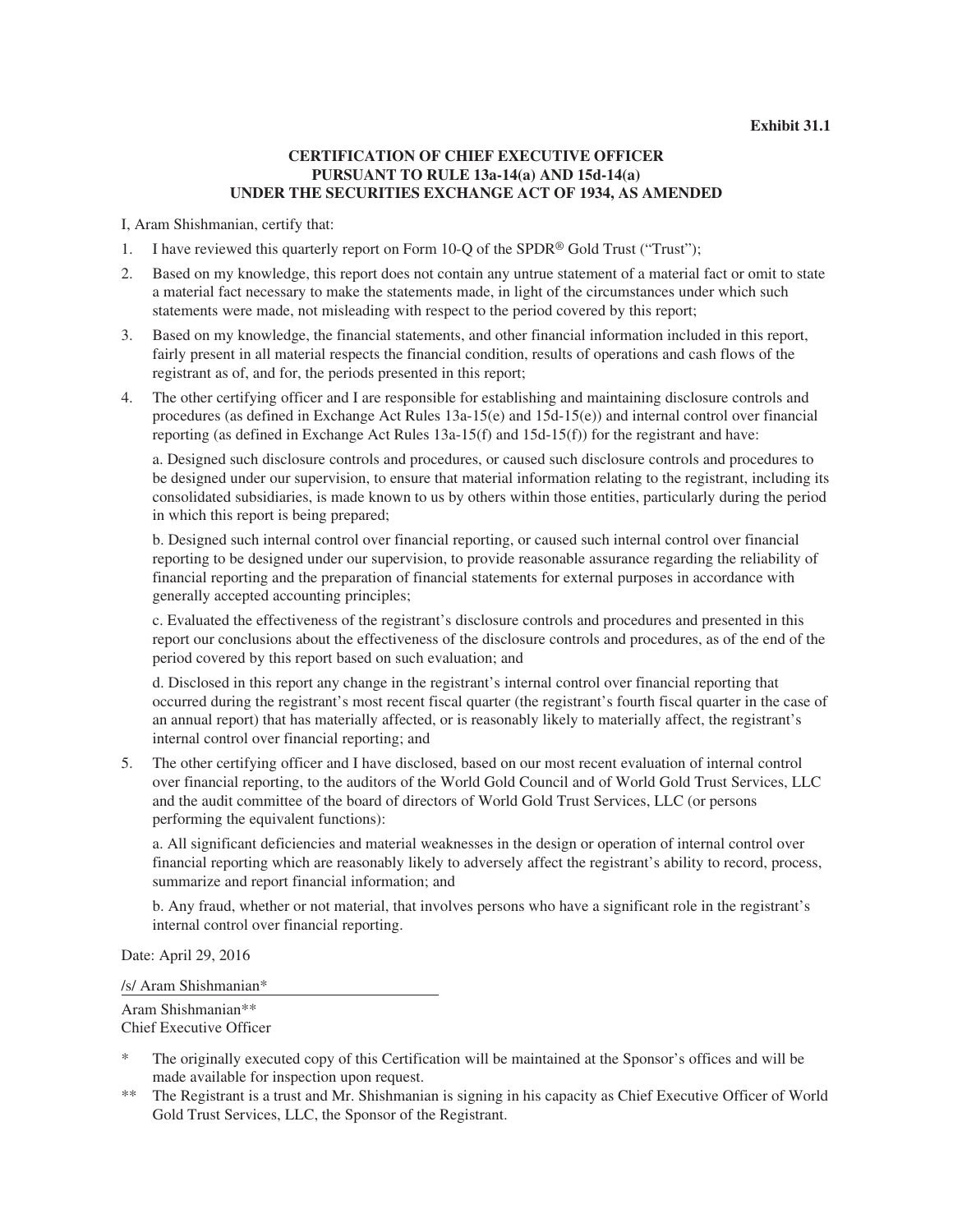# **CERTIFICATION OF CHIEF FINANCIAL OFFICER PURSUANT TO RULE 13a-14(a) AND 15d-14(a) UNDER THE SECURITIES EXCHANGE ACT OF 1934, AS AMENDED**

I, Samantha McDonald, certify that:

- 1. I have reviewed this quarterly report on Form 10-Q of the SPDR® Gold Trust ("Trust");
- 2. Based on my knowledge, this report does not contain any untrue statement of a material fact or omit to state a material fact necessary to make the statements made, in light of the circumstances under which such statements were made, not misleading with respect to the period covered by this report;
- 3. Based on my knowledge, the financial statements, and other financial information included in this report, fairly present in all material respects the financial condition, results of operations and cash flows of the registrant as of, and for, the periods presented in this report;
- 4. The other certifying officer and I are responsible for establishing and maintaining disclosure controls and procedures (as defined in Exchange Act Rules 13a-15(e) and 15d-15(e)) and internal control over financial reporting (as defined in Exchange Act Rules 13a-15(f) and 15d-15(f)) for the registrant and have:

a. Designed such disclosure controls and procedures, or caused such disclosure controls and procedures to be designed under our supervision, to ensure that material information relating to the registrant, including its consolidated subsidiaries, is made known to us by others within those entities, particularly during the period in which this report is being prepared;

b. Designed such internal control over financial reporting, or caused such internal control over financial reporting to be designed under our supervision, to provide reasonable assurance regarding the reliability of financial reporting and the preparation of financial statements for external purposes in accordance with generally accepted accounting principles;

c. Evaluated the effectiveness of the registrant's disclosure controls and procedures and presented in this report our conclusions about the effectiveness of the disclosure controls and procedures, as of the end of the period covered by this report based on such evaluation; and

d. Disclosed in this report any change in the registrant's internal control over financial reporting that occurred during the registrant's most recent fiscal quarter (the registrant's fourth fiscal quarter in the case of an annual report) that has materially affected, or is reasonably likely to materially affect, the registrant's internal control over financial reporting; and

5. The other certifying officer and I have disclosed, based on our most recent evaluation of internal control over financial reporting, to the auditors of the World Gold Council and of World Gold Trust Services, LLC and the audit committee of the board of directors of World Gold Trust Services, LLC (or persons performing the equivalent functions):

a. All significant deficiencies and material weaknesses in the design or operation of internal control over financial reporting which are reasonably likely to adversely affect the registrant's ability to record, process, summarize and report financial information; and

b. Any fraud, whether or not material, that involves persons who have a significant role in the registrant's internal control over financial reporting.

Date: April 29, 2016

/s/ Samantha McDonald\*

Samantha McDonald\*\* Chief Financial Officer and Treasurer

- The originally executed copy of this Certification will be maintained at the Sponsor's offices and will be made available for inspection upon request.
- \*\* The Registrant is a trust and Ms. McDonald is signing in her capacity as Chief Financial Officer and Treasurer of World Gold Trust Services, LLC, the Sponsor of the Registrant.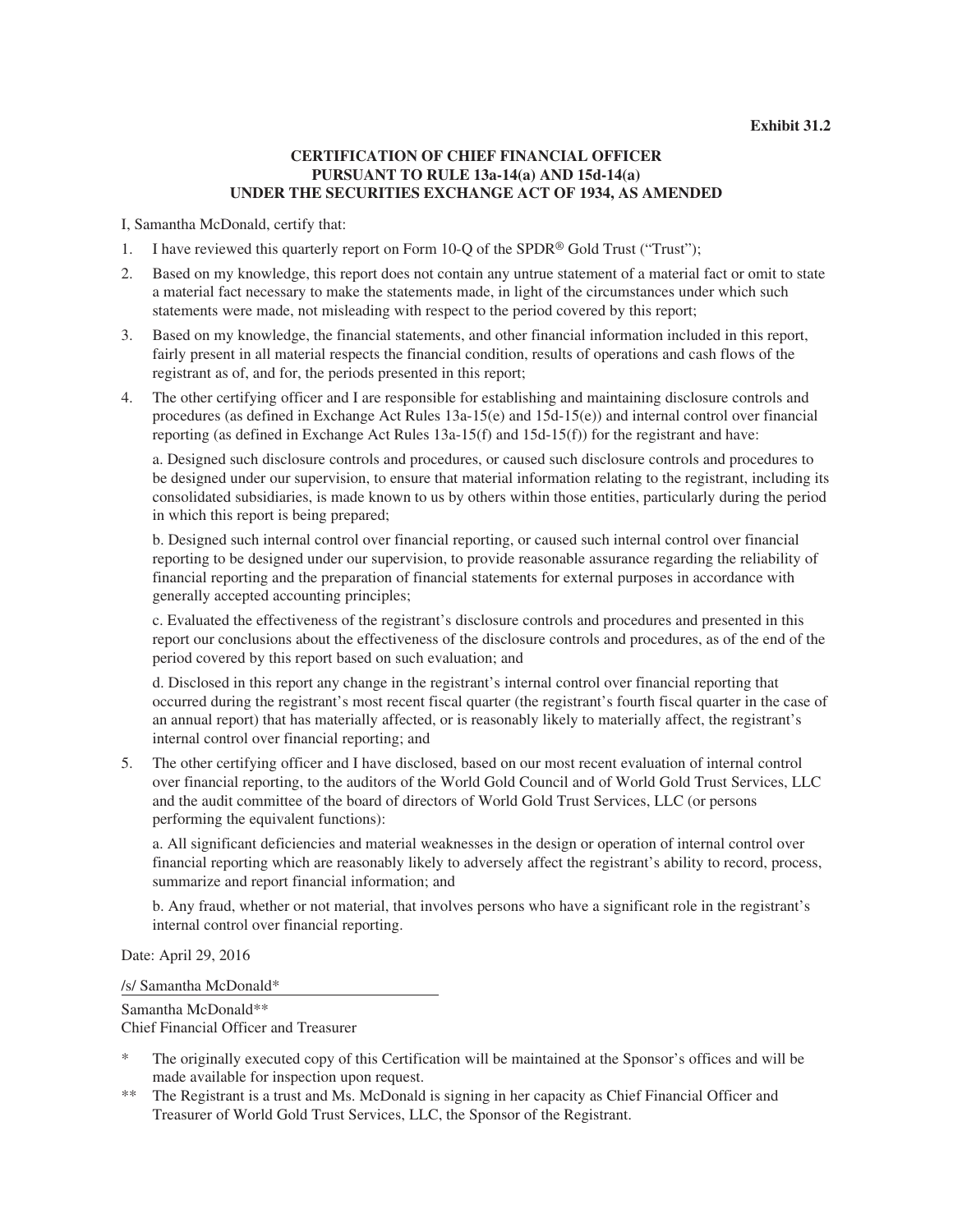# **CERTIFICATION PURSUANT TO 18 U.S.C. SECTION 1350 AS ADOPTED PURSUANT TO SECTION 906 OF THE SARBANES-OXLEY ACT OF 2002**

In connection with the Quarterly Report of SPDR® Gold Trust (the "Trust") on Form 10-Q for the period ending March 31, 2016 as filed with the Securities and Exchange Commission on the date hereof (the "Report"), I, Aram Shishmanian, chief executive officer of World Gold Trust Services, LLC, the Sponsor of the Trust, certify, pursuant to 18 U.S.C. § 1350, as adopted pursuant to § 906 of the Sarbanes-Oxley Act of 2002, that:

(1) The Report fully complies with the requirements of section 13(a) or 15(d) of the Securities Exchange Act of 1934; and

(2) The information contained in the Report fairly presents, in all material respects, the financial condition and result of operations of the Trust.

/s/ Aram Shishmanian\*

Aram Shishmanian\*\* Chief Executive Officer April 29, 2016

- \* The originally executed copy of this Certification will be maintained at the Sponsor's offices and will be made available for inspection upon request.
- \*\* The Registrant is a trust and Mr.Shishmanian is signing in his capacity as Chief Executive Officer of World Gold Trust Services, LLC, the sponsor of the Trust.